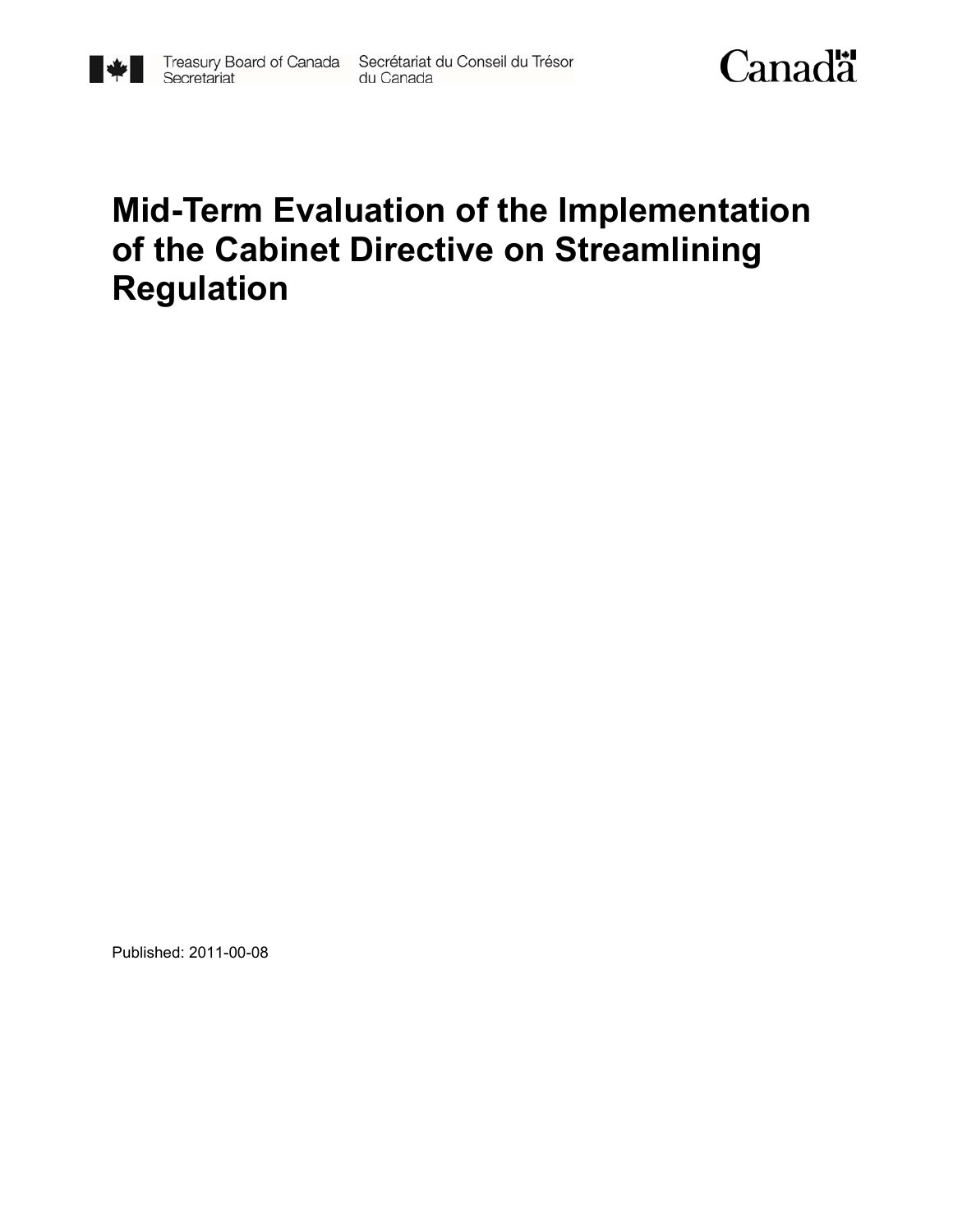© Her Majesty the Queen in Right of Canada, represented by the President of the Treasury Board, 2011

Published by Treasury Board of Canada, Secretariat 90 Elgin, Ottawa, Ontario, K1A 0R5, Canada

Catalogue Number: BT22-204/2011E-PDF ISBN: 978-0-660-25565-1

This document is available on the Government of Canada website, Canada.ca

This document is available in alternative formats upon request.

Aussi offert en français sous le titre : Évaluation à mi-parcours de la mise en œuvre de la Directive du Cabinet sur la rationalisation de la réglementation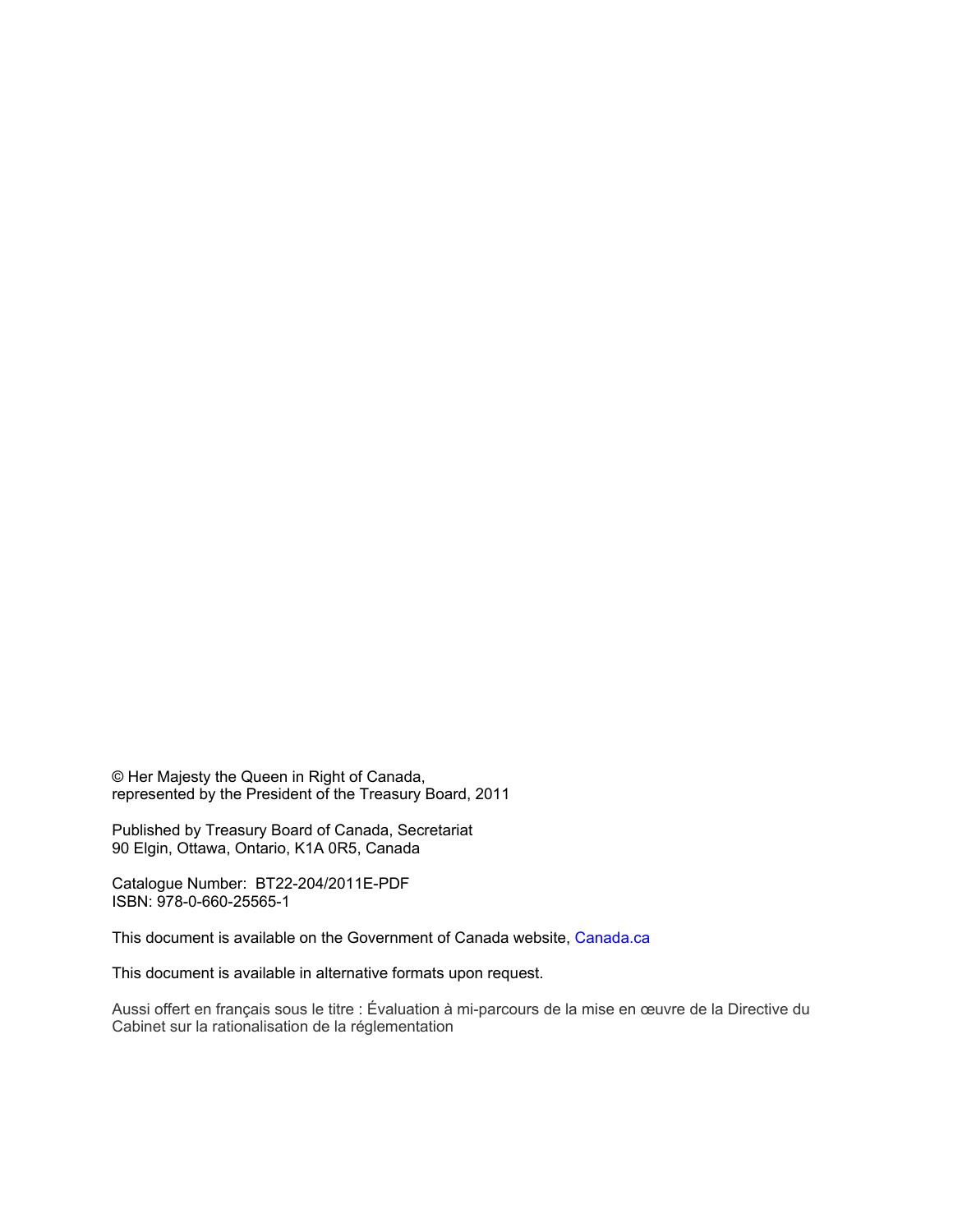

# **Mid-Term Evaluation of the Implementation of the Cabinet Directive on Streamlining Regulation**

# **Mid-Term Evaluation of the Implementation of the Cabinet Directive on Streamlining Regulation**

**Final Approved by Secretary May 5, 2011**

## **Table of Contents**

**1. Introduction**

- 1.1 Background to the Cabinet Directive on Streamlining Regulation
- 1.2 Overview of the Regulatory Affairs Sector
- 1.3 Expected Outcomes of the Cabinet Directive on Streamlining Regulation

## **2. Evaluation Issues and Methodology**

- 2.1 Evaluation Issues and Questions
- 2.2 Data Collection Methods
	- 2.2.1 Document and Literature Review
	- 2.2.2 Interviews
	- 2.2.3 Survey of Departments and Agencies
	- 2.2.4 Performance Data
	- 2.2.5 Financial Data
- 2.3 Limitations of the Evaluation Methodology
	- 2.3.1 Concurrent Studies
	- 2.3.2 Performance Measurement Information
	- 2.3.3 Survey Response Rate
	- 2.3.4 Conclusion

## **3. Conclusions and Supporting Findings**

3.1 Relevance

3.1.1 Do the Objectives of the Cabinet Directive on Streamlining Regulation Align With Federal Government Priorities and the Treasury Board of Canada Secretariat's Strategic Outcome? 3.1.2 Is There a Continued Need for the Cabinet Directive on Streamlining Regulation? Do the Principles of the CDSR Respond to the Identified Need for Improvement in Regulations?

3.2 Effectiveness

3.2.1 Is the Cabinet Directive on Streamlining Regulation on Track Toward Achieving All of Its Intended Outputs? (capacity to implement the CDSR)

3.2.2 To What Extent Are the Treasury Board of Canada Secretariat's Regulatory Affairs Sector and Departments and Agencies Satisfied With the Outputs Produced? Are the Outputs Produced by TBS-RAS Responding to the Capacity Needs of Departments and Agencies? 3.2.3 Has the Treasury Board of Canada Secretariat's Regulatory Affairs Sector Experienced Any Barriers to Producing the Desired Level of Outputs?

3.2.4 To What Extent Is the Treasury Board of Canada Secretariat's Regulatory Affairs Sector on Track Toward Achieving Expected Outcomes Within the Next Two and a Half Years? To What Extent Has There Been an Increase in Capacity by Departments and Agencies to Meet CDSR Requirements?

3.2.5 Were There Any Unintended Impacts of the Implementation of the Cabinet Directive on Streamlining Regulation?

3.2.6 What Barriers Exist to Being Able to Measure a Change in the Intermediate Outcomes Within the Next Two and a Half Years?

3.3 Efficiency and Economy

3.3.1 Is the Cabinet Directive on Streamlining Regulation Being Delivered Efficiently and Economically to Produce Desired Outputs and Outcomes?

3.3.2 Are There Any Alternative Design and Delivery Approaches That Should Be Considered for the Implementation of the Cabinet Directive on Streamlining Regulation? Is the Centralized Approach, With Some Cost-Sharing Funds for Departments and Agencies, an Efficient Model?

## **4. Summary and Re mmendations**

4.1 Summary

- 4.2 Recommendations
	- 4.2.1 Support for Departments and Agencies
	- 4.2.2 Communications
	- 4.2.2 Communications
	- 4.2.3 Reporting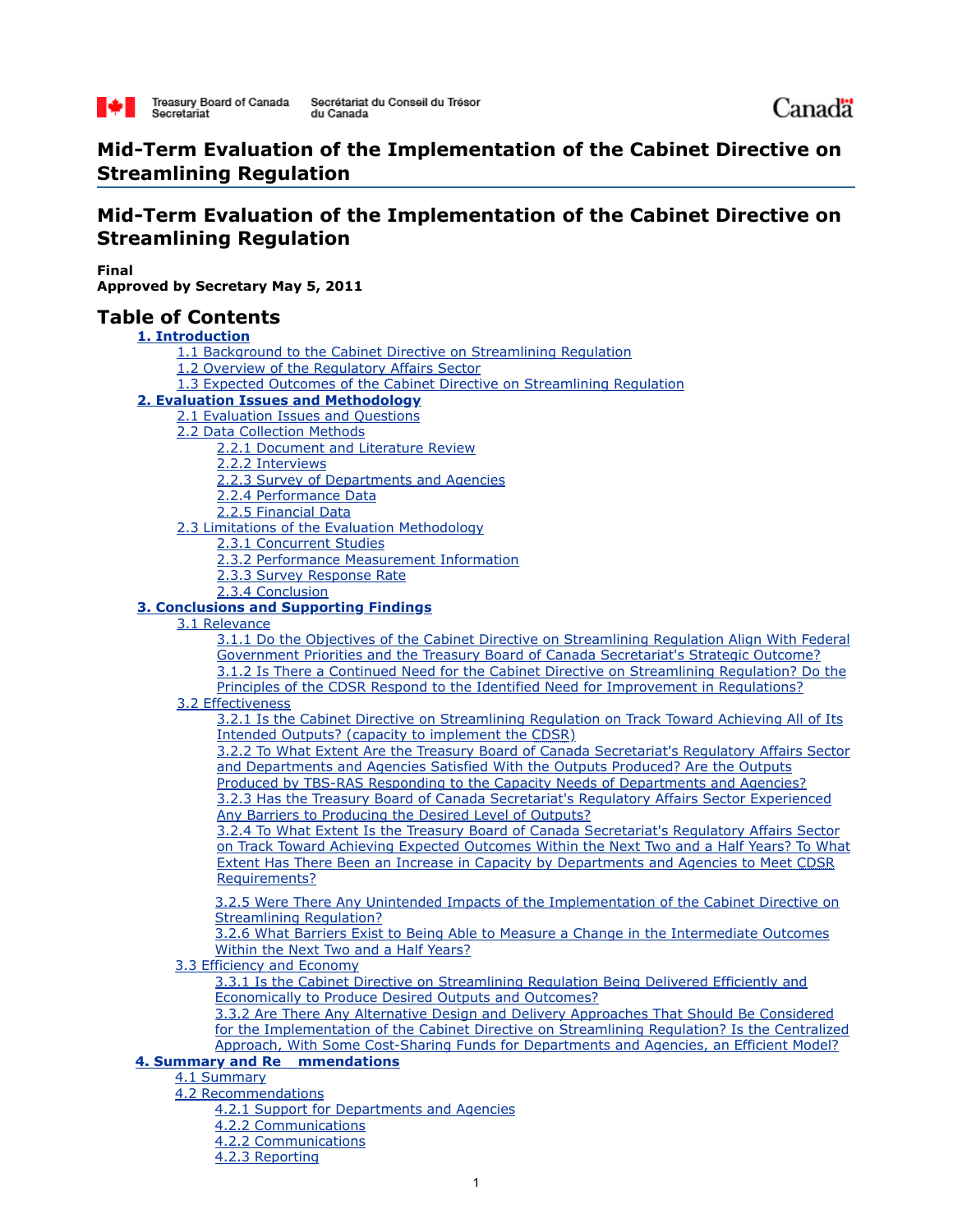# **Executive Summary**

This report presents the findings of the mid-term evaluation of the implementation of the *Cabinet Directive on Streamlining Regulation* (CDSR). The evaluation examines early implementation and progress toward immediate outcomes for the two-and-a-half-year period from the coming into force of the CDSR in April 2007 to fall 2009. As such, the scope is limited to Treasury Board of Canada Secretariat activities. The audience for this report is primarily senior management of the Secretariat.

## **Background to the Cabinet Directive on Streamlining Regulation**

The External Advisory Committee on Smart Regulation was created in 2003 to provide the Government of Canada with external perspective and expert advice on how to redesign Canada's regulatory approach for the twenty-first century. On April 1, 2007, in response to the Committee's recommendations, the CDSR was brought into force, replacing the *Government of Canada Regulatory Policy*(1999).

The CDSR introduced several key improvements, including a more comprehensive management approach with specific requirements for the development, implementation, evaluation and review of regulations. This new approach was intended to support the government's commitment to protect and advance the public interest in health, safety and security, the quality of the environment, and the social and economic well-being of Canadians through a more effective, efficient and accountable regulatory system.

## **Conclusions**

## **Relevance**

In establishing the External Advisory Committee on Smart Regulation, and by implementing the CDSR to respond to its recommendations, the Government of Canada recognized the importance of regulations to the social and economic well-being of Canadians. The objectives of the CDSR continue to be aligned with federal government priorities and to address an identified need. These government regulatory priorities are identified in documents such as Budget Speeches, which call for regulatory approaches in specific areas, and are focused on achieving their intended objectives efficiently.

## **Performance—Effectiveness**

A moderate level of success has been achieved to date. With a few exceptions (notably service standards), outputs such as training courses, advice, and tools to support departments and agencies have been produced as planned. The need for improvements in the areas of partnerships and communications has been identified. In addition, there has been a moderate increase in the capacity of departments and agencies to meet CDSR requirements in the areas of interdepartmental and interjurisdictional cooperation, reduction of administrative burden, use of service standards, cost-benefit analysis, and performance measurement and evaluation. This increased capacity has resulted in levels of compliance with CDSR requirements of over 90% in most of these areas.

The level of success achieved to date is the result of the collaboration between the Regulatory Affairs Sector of the Treasury Board of Canada Secretariat (TBS-RAS) and departments and agencies. Making further progress on desired outcomes within the next two and a half years, including intermediate outcomes felt by regulated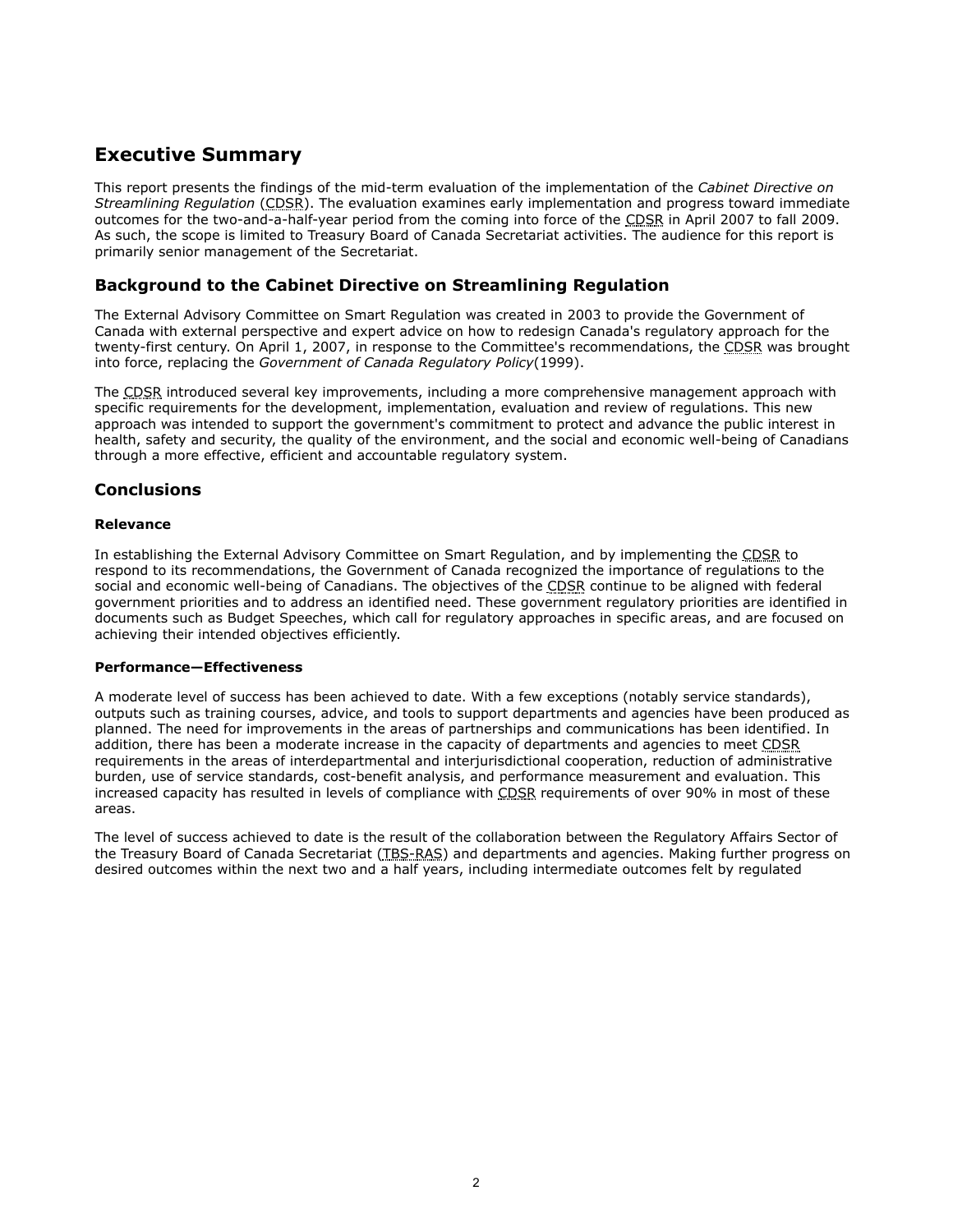industries, will depend on whether departments and TBS-RAS can recruit and retain qualified personnel with the appropriate skills set or can access this expertise when needed, and on whether TBS-RAS has the required resources. A significant barrier to evaluating the extent to which these intermediate outcomes are achieved is the lack of performance measurement information. Performance Measurement and Evaluation Plans are required for high-impact regulations only, and this just since July 2009.

## **Performance—Efficiency and Economy**

TBS-RAS was able to achieve the outputs and outcomes described above with limited resources and at a lower cost than originally expected, thus demonstrating both efficiency and economy. The current model, in which TBS-RAS acts as a central oversight body, is consistent with best practices of countries of the Organisation for Economic Co-operation and Development. No alternatives were identified.

## **Recommendations**

The recommendations for TBS-RAS can be grouped into three main areas:

- Ensuring that departments and agencies have adequate support going forward
- Increasing and improving communications
- **Ensuring that reporting requirements are met**

#### **Support for Departments and Agencies**

Despite limited resources, TBS-RAS has developed products that have allowed departments and agencies to increase their capacity to meet CDSR requirements. Additional increases in capacity can be achieved with more targeted support.

**Recommendation 1:** Address the remaining gaps in outputs, such as guidance on service standards.

*Recommendation 2:* Continue the current efforts to create pools of qualified cost-benefit analysts and regulatory experts to help ensure that departments and agencies have access to individuals with the appropriate skills set.

#### **Communications**

Products and services can help achieve increases in capacity only if they are known and used. TBS-RAS needs to focus on communicating more effectively with departments and agencies, as a number of them were unfamiliar with its products and services.

**Recommendation 3:**Establish an overall communications strategy for the CDSR. In particular, departments and agencies need to be made aware of TBS-RAS products and services, partnering efforts, and research and information-sharing initiatives.

## **Reporting**

Reporting on production of outputs, use of financial resources, and achievement of outcomes is important for identifying:

- progress made with resources used, for accountability purposes; and
- gaps in performance, in order to guide future plans.

Improvements are required so that reporting can be used as intended. Specifically, there are gaps in reporting, both on the use of funds allocated for CDSR implementation and on leveraged resources. In addition, departments and agencies need feedback from TBS-RAS on their progress in implementing the CDSR.

*Recommendation 4:* Ensure that reporting requirements are met and that departments and agencies include the level of additional resources (if any) expended to meet CDSR requirements. Full reporting will provide a government-wide picture of CDSR resource needs.

**Recommendation 5:** Complete departments' performance reports and communicate the results to ensure that departments and agencies receive the feedback needed.

**Recommendation 6:** Begin planning for the five-year evaluation within the next six months to ensure that a performance measurement strategy is in place and that appropriate data are captured in an ongoing, systematic and user-friendly manner.

**Management-Led Review of the Centre of Regulatory Expertise**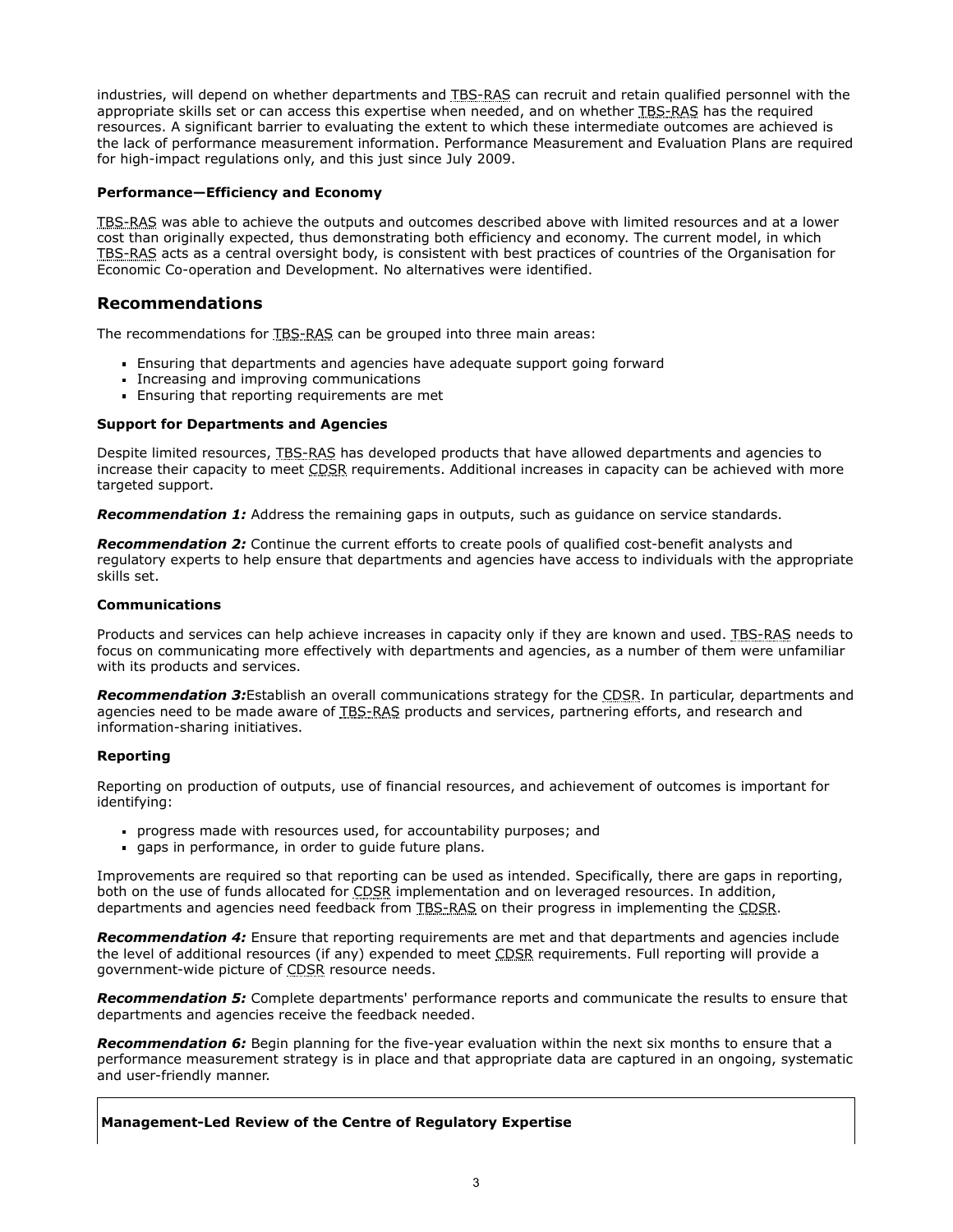TBS-RAS conducted a concurrent management-led review that focused on early impacts of the Centre of Regulatory Expertise. The Centre is one of three divisions within TBS-RAS and was established in October 2007 to help federal regulatory organizations build their internal capacity to comply with the CDSR. The management-led review consisted of case studies, a document review, interviews with internal and external stakeholders, and a survey of users of the Centre's services.

The review demonstrated that the Centre of Regulatory Expertise has developed into a fully functional unit with established workplace structures and processes. Overwhelmingly, users of the Centre's services expressed satisfaction with both the quality of the assistance and the enabling approach to delivery of assistance. The review concluded that the Centre has been successful in supporting the other TBS-RAS divisions and in increasing capacity in regulatory organizations. The review also identified some key barriers, outside the Centre's control, to continued success, notably acute turnover within regulatory organizations and a lack of senior management engagement in regulatory organizations. The Centre has produced a large number of outputs that are generally considered to be high-quality, including key areas of regulatory learning and networking.

Overall, this review provides useful information in light of the evaluation of the implementation of the CDSR. In particular, the review identified a need to leverage the early successes achieved by the Centre of Regulatory Expertise through a coherent communications strategy that clearly distinguishes the role of Centre and the role of Policy and Operations divisions in relation to regulatory departments. It also suggests that the Centre revisit its measures concerning the concept of building capacity. Evidence gathered for the review also led to the recommendation that the Centre's funding should continue past its current sunset date of 2012.

# **1. Introduction**

This report presents the findings of the mid-term evaluation of the *Cabinet Directive on Streamlining Regulation* (CDSR), a policy managed by the Treasury Board of Canada Secretariat's Regulatory Affairs Sector (TBS-RAS). The evaluation was conducted by Government Consulting Services of Public Works and Government Services Canada, and covers the two-and-a-half-year period from the implementation of the CDSR in April 2007 to fall 2009.

This evaluation was a Treasury Board commitment and examines early implementation and progress toward immediate outcomes. As such, the scope is limited to Treasury Board of Canada Secretariat activities. The audience for this report is primarily senior management of the Secretariat.

To meet the requirements of the Treasury Board *Policy on Evaluation*, the Secretariat's Internal Audit and Evaluation Bureau provided a stewardship role for the conduct of this evaluation. In addition, the Secretariat's Departmental Evaluation Committee reviewed this report and recommended it for approval by the Secretary of the Treasury Board.

The evaluation report is organized as follows:

- Section 1 provides an introduction to the CDSR and its implementation.
- Section 2 describes the evaluation issues and the methodology of the evaluation.
- Section 3 presents conclusions and supporting findings for each evaluation issue and question.
- Section 4 presents a summary and recommendations.

## **1.1 Background to the Cabinet Directive on Streamlining Regulation**

The External Advisory Committee on Smart Regulation was established in 2003 to provide the Government of Canada with external perspective and expert advice on how to redesign its regulatory approach for the twentyfirst century.

The establishment of the Committee underscored the importance of regulation as a key mechanism to protect the social and economic well-being of Canadians and Canada's environment, as well as its impact on Canadian citizens and industries. It also recognized that Canada's regulatory approach needed to be reviewed in light of:

- the speed of modern society, with its global flow of commerce, instant access to information, rapid innovation to meet changing consumer needs, and greater competitiveness;
- the increasing complexity of policies, including those that are cross-disciplinary (e.g., bioproducts) or in new areas (e.g., sustainable development); and
- the rising expectations of Canadians for greater accountability and transparency.

In its 2004 report, *Smart Regulation: A Regulatory Strategy for Canada*, the Committee noted that Canada had a sound regulatory foundation but that major shifts in perspective and practice were needed to respond to the trends described above. Its recommendations addressed the need for: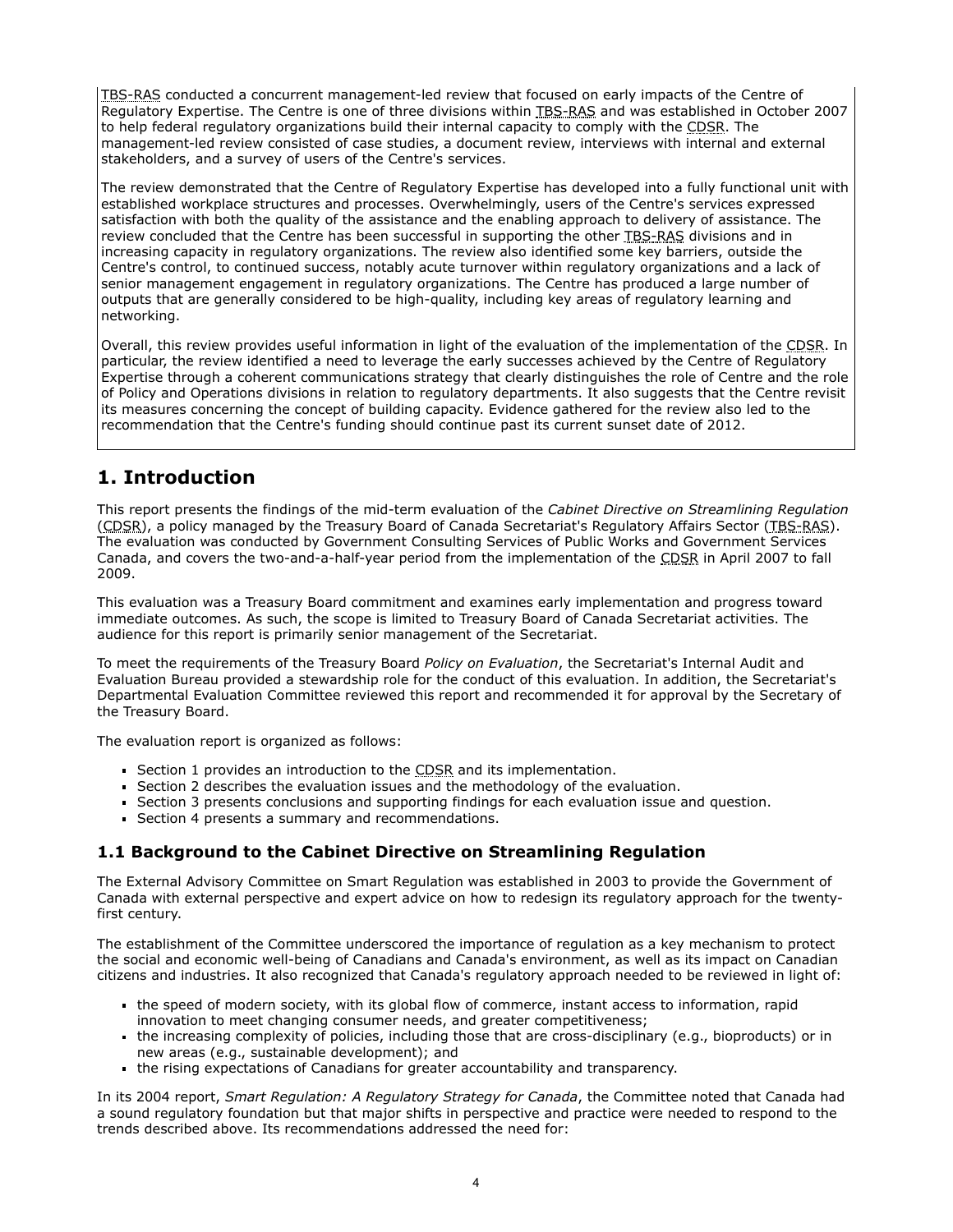- increased regulatory cooperation at the international, federal, provincial and territorial levels and within the federal government itself;
- greater use of risk management in regulatory approaches;
- a framework to guide the mix of policy instruments and the associated compliance and enforcement strategies;
- the adoption of a regulatory process that is more effective, cost-efficient, timely, transparent, accountable, and focused on results; and
- an increase in government capacity relating to regulation.

The Committee also made a number of recommendations relating to specific industries and sectors.

The CDSR was the mechanism through which the government addressed a number of the Committee's recommendations. The CDSR, announced in Budget 2007 as a replacement for the *Government of Canada Regulatory Policy*(1999), was the product of two years of collaboration between the Treasury Board of Canada Secretariat and federal regulatory departments and agencies, as well as consultations with a wide cross-section of stakeholders, including environmental and consumer groups, industry and small business, and provinces and territories.

The changes introduced by the CDSR were intended to support a sound and effective regulatory system providing consistency, fairness and transparency and supporting innovation, productivity and competition. The most important changes were:

- a process to address the full regulatory life cycle, with specific requirements for the development, implementation, evaluation and review of regulations;
- better coordination across governments and jurisdictions to address overlap and duplication;
- enhanced guidance where gaps were identified (e.g., cost-benefit analysis and performance measurement) to enhance the transparency, quality, analytic rigour and utility of regulations for decision making;
- early assessment in order to focus resources on regulatory proposals having the highest impact; and
- service standards and reporting on results.

## **1.2 Overview of the Regulatory Affairs Sector**

In 1998, the Regulatory Affairs and Orders in Council Secretariat was established in the Privy Council Office to provide increased coordination and support to ministers on regulatory matters. In 2006, it was transferred to the Treasury Board of Canada Secretariat, and renamed the Regulatory Affairs Sector.

TBS-RAS supports the Treasury Board Committee in its role as the Queen's Privy Council for Canada by providing advice to the Governor General, and management and oversight of the government's regulatory function. It also provides policy leadership on the CDSR, the federal regulatory policy. As such, TBS-RAS is engaged in two key functions: supporting government priorities through continuous improvement of the CDSR and advising Treasury Board Ministers on Governor-in-Council submissions.

The implementation of the CDSR was carried out jointly by TBS-RAS's three divisions:

- **Policy Division** provides leadershipwithin the Treasury Board of Canada Secretariat, federally, nationally and internationally, to implement the CDSR and to maintain the relevance and integrity of federal regulatory policy by:
	- o interpreting the CDSR and developing guidance to explain its requirements;
	- co-chairing the Federal-Provincial-Territorial Committee on Regulatory Governance and Reform; and
	- undertaking intelligence gathering and sharing best practices with the Organisation for Economic Cooperation and Development, the United States, and the European Commission to improve regulatory analysis and management.
- **Cabinet Committee Operations** carries out a challenge and oversight function for Governor-in-Council regulations and Orders in Council, to provide the highest-quality analysis to support Treasury Board (Part B) decision making.
- **Centre of Regulatory Expertise** supports the regulatory community by engaging experts to assist departments directly with addressing gaps in their capacity to conduct cost-benefit analysis and risk assessment and to prepare Performance Measurement and Evaluation Plans and Regulatory Impact Analysis Statements. The Centre of Regulatory Expertise works with the Canada School of Public Service and the Community of Federal Regulators to design and deliver training.

The base budget for **TBS-RAS** is approximately \$5 million and includes funds provided through the CDSR Treasury Board submission for the following  $[1]$ :

- Strengthening the central agency function (\$9.9 million over five years)
- Establishing the Centre of Regulatory Expertise (\$6.4 million over five years)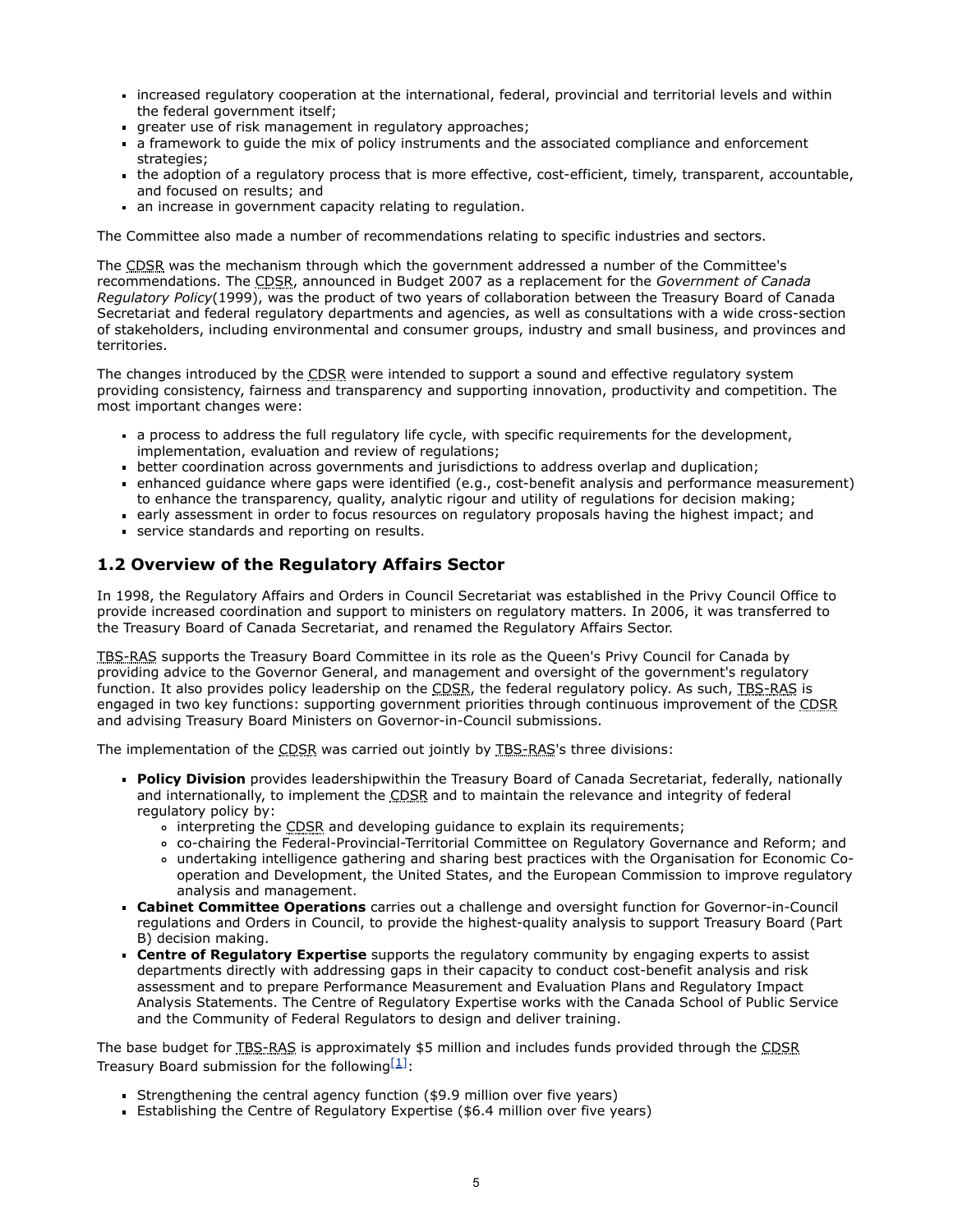Providing financial assistance (\$2.26 million over two years) for departments and agencies to coordinate the implementation of the CDSR

## **1.3 Expected Outcomes of the Cabinet Directive on Streamlining Regulation**

As illustrated in [Figure 1,](#page-7-0) the immediate focus of the funding for departments and agencies is to

increase departmental capacity to meet the requirements of the CDSR. Departments and agencies, through a risk-based approach, should demonstrate an increased capacity to:

- coordinate and cooperate with each other and across jurisdictions;
- use and communicate regulatory service standards and assess administrative requirements;
- carry out cost-benefit analysis of regulations; and  $\blacksquare$
- design and implement Performance Measurement and Evaluation Plans.

A risk-based approach means that analytical requirements for departments and agencies and the level of review conducted by TBS-RAS are commensurate with the impact of the proposal. For example, high-impact proposals require quantitative cost-benefit analysis, whereas low-impact proposals may require only a qualitative description of the costs and benefits.

Once organizations have the capacity to meet the requirements of the CDSR, the following outcomes are expected:

- Parties are regulated more consistently across jurisdictions (provincial and international).
- Regulated parties have a better understanding of the federal regulatory process and a reduced administrative burden.
- The rationale for regulations is clearer, providing a stronger basis for regulator accountability.
- Regulations increasingly meet the intended objectives.

In the long term, the regulatory system will be well managed to protect and advance the public interest while promoting a fair and competitive market economy.

<span id="page-7-0"></span>

**Figure 1. Cabinet Directive on Streamlining Regulation—Logic Model**

[\[enlarged version\]](http://www.tbs-sct.gc.ca/report/orp/2011/images/cdsr-dcrr-eng-large.jpg)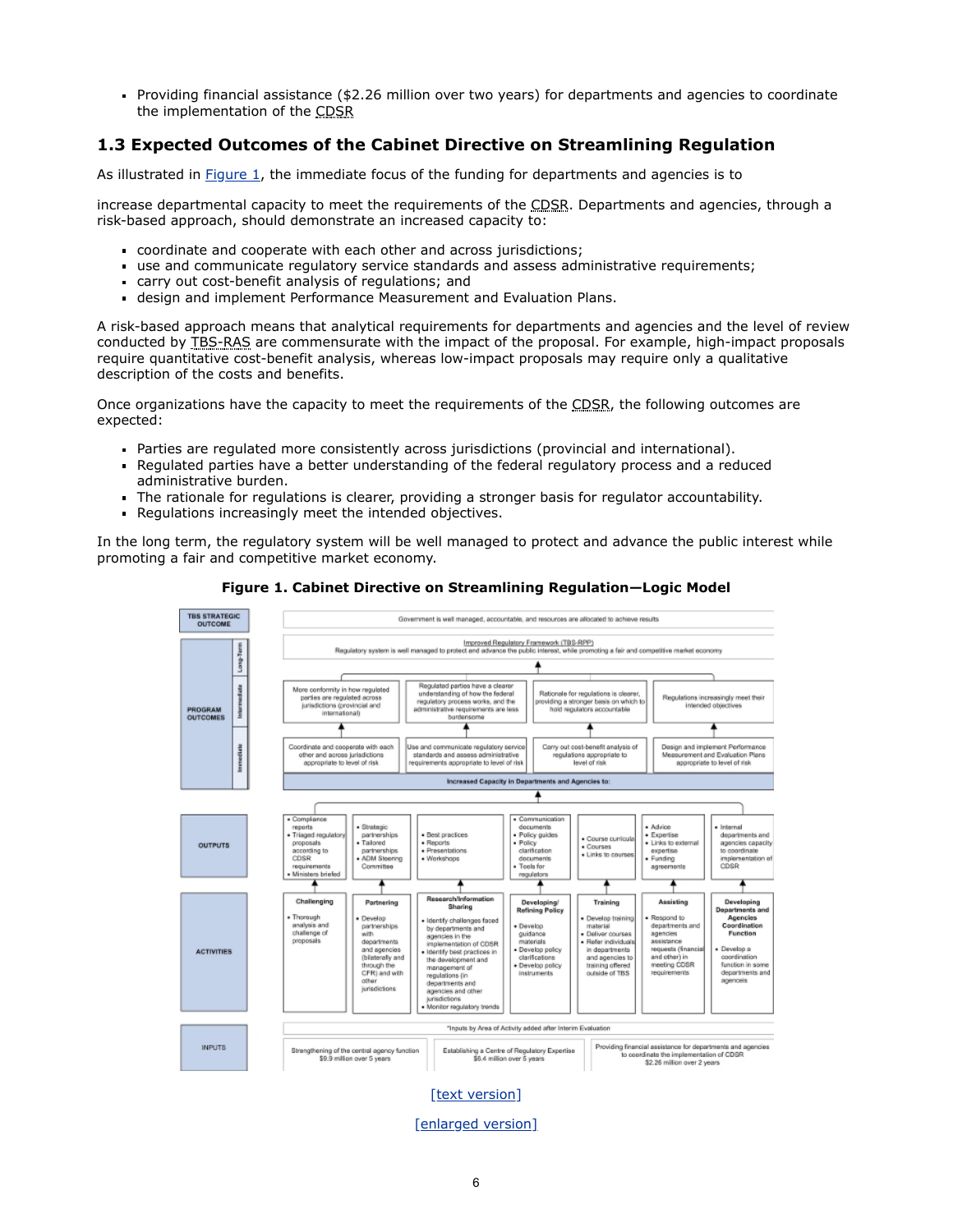# **2. Evaluation Issues and Methodology**

This evaluation covers the period from the coming into force of the CDSR in April 2007 to fall 2009. It is a midterm evaluation and therefore examines early implementation and progress toward immediate outcomes. The evaluation focuses on those Treasury Board of Canada Secretariat activities intended to achieve the immediate outcome of increasing the capacity of departments to conduct activities related to the CDSR.

## **2.1 Evaluation Issues and Questions**

The questions for this evaluation focused on activities associated with the implementation of the CDSR and funded by the allocations described in par. 1.2, and were designed to measure how much progress had been made toward achieving the immediate outcomes. The research questions for the evaluation are listed below.  $[2]$ 

## **Relevance**

R1. Is there a continued need for the CDSR?

a. Do the principles of the CDSR respond to the identified need for improvement in regulations?

R2. Do the objectives of the CDSR align with federal government priorities and the Treasury Board of Canada Secretariat's strategic outcome?

## **Performance**(Effectiveness)

P1. Is the CDSR on track toward achieving all of its intended outputs? (capacity to implement the CDSR)

P2. To what extent are TBS-RAS and departments and agencies satisfied with the outputs produced?

a. Are the outputs produced by TBS-RAS responding to the capacity needs of departments and agencies?

P3. Has TBS-RAS experienced any barriers to producing the desired level of outputs?

P4. To what extent is TBS-RAS on track toward achieving expected outcomes within the next two and a half years?

a. To what extent has there been an increase in capacity by departments and agencies to meet CDSR requirements?

P5. What barriers exist to being able to measure a change in the intermediate outcomes within the next two and a half years?

P6. Were there any unintended impacts of the implementation of the CDSR?

**Performance**(Efficiency and Economy)

P7. Is the CDSR being delivered efficiently and economically to produce desired outputs and outcomes?

P8. Are there any alternative design and delivery approaches that should be considered for the implementation of the CDSR?

a. Is the centralized approach, with some cost-sharing funds for departments and agencies, an efficient model?

For each evaluation question, one or more indicators were developed, along with appropriate methods and sources of evidence. The relationships between the evaluation questions, the indicators, the methods, and the sources of evidence are shown in Appendix A.

## **2.2 Data Collection Methods**

The CDSR Evaluation Matrix (Appendix A) uses multiple lines of evidence and complementary research methods, both quantitative and qualitative, to ensure the reliability of the information collected. Five main lines of evidence were used: document and literature review, interviews, a survey of departments and agencies, analysis of performance data from existing databases, and a review of financial data. Each data source is described below by line of evidence.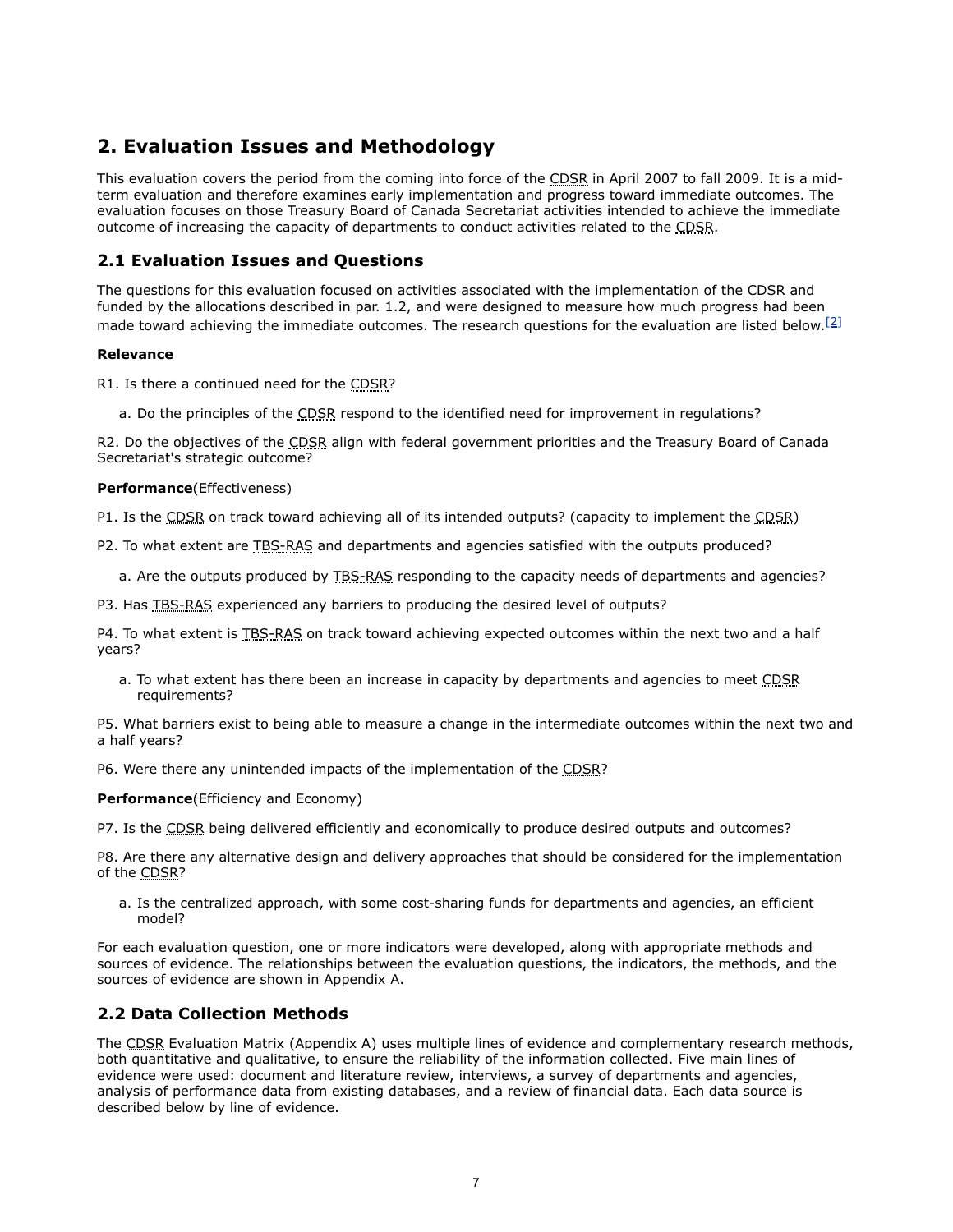## **2.2.1 Document and Literature Review**

The following types of policy, planning and reporting documents were reviewed and analyzed to assess continued relevance:

- Speech from the Throne, budgets, policies and legislation
- Mandate and program authority documents
- CDSR Treasury Board Submission
- Treasury Board of Canada Secretariat's Management Resources and Results Structure and its Program Activity Architecture
- Reports and reviews:
	- Departmental Performance Reports and other progress or performance reports
	- *Smart Regulation: A Regulatory Strategy for Canada*
	- *OECD Reviews of Regulatory Reform*—*Regulatory Reform in Canada*—*Government Capacity to Assure High Quality Regulation*
	- *December 2000 Report of the Auditor General*—Chapter 24: Appendix A*—Government of Canada Regulatory Policy, November 1999*
	- Other documents, including opinions and perceptions of regulated parties on change

Both print and electronic documents were reviewed, using a customized template to extract relevant information from the documents and to organize it according to the indicators and evaluation questions in Appendix A. Appendix B provides a complete list of the documents reviewed.

## **2.2.2 Interviews**

Interviews served as an important source of information for the evaluation, providing qualitative and quantitative input on relevance, results, and effectiveness of the CDSR implementation. Because not all stakeholders could be interviewed, the evaluation team selected a sample to ensure that appropriate interests and organizations were represented. A total of twelve interviews were conducted as part of the evaluation. The key informants were four TBS-RAS employees and eight representatives from departments and agencies, including three low, three medium and two heavy regulatory submitters.

All interviews were conducted in person. Interviewees were contacted to schedule an appropriate time and were sent an interview guide (Appendix C) in advance. The findings of the interviews were compiled and summarized by evaluation question and indicator.

## **2.2.3 Survey of Departments and Agencies**

The evaluation team sent a Web-based survey to the TBS-RAS distribution list of 70 contacts<sup>[\[3\]](http://www.tbs-sct.gc.ca/report/orp/2011/cdsr-dcrr04-eng.asp#ftn3)</sup> involved in the coordination of regulations for their departments and agencies. The survey was posted online for three weeks, and two reminder emails were sent during this period. Of the 70 contacts that were sent the survey, 34 responses were received, of which 30 were considered valid. The response rate is shown in Table 1.

| Survey Group                 | Total<br>Sent |    | Received   Removed | Total<br><b>Kepts</b> | Response<br>Rate | Confidence<br><b>Interval</b> |
|------------------------------|---------------|----|--------------------|-----------------------|------------------|-------------------------------|
| Departments and<br>lagencies | 70            | 34 |                    | 30                    | 42.9 %           | $95\% \pm 13\%$               |

**Table 1. Survey Response Rates**

Templates were populated with the survey responses to analyze the data according to the performance indicators and evaluation questions identified in the Evaluation Matrix. Because some organizations were overrepresented among the respondents, the data were reweighted so as not to skew the results toward the experience of a few departments. Appendix D shows the weights that were applied. As a result, the analysis was conducted using a weighted population of 19 respondents. Furthermore, not all participants answered all survey questions. Where the variance is important, the number of non-respondents has been noted in the report. The detailed survey results are provided in Appendix E.

TBS-RAS requested a second analysis where the survey responses were weighted to represent the volume of regulatory activities carried out by departments and agencies over the last two years. The assigned weights are shown in Appendix D. Analyzing the survey in this way highlights the findings of organizations having a high volume of regulatory activity.

## **2.2.4 Performance Data**

Since a performance measurement system specific to the implementation of the CDSR did not exist, a data collection template was developed to capture data on outputs. Existing administrative data and performance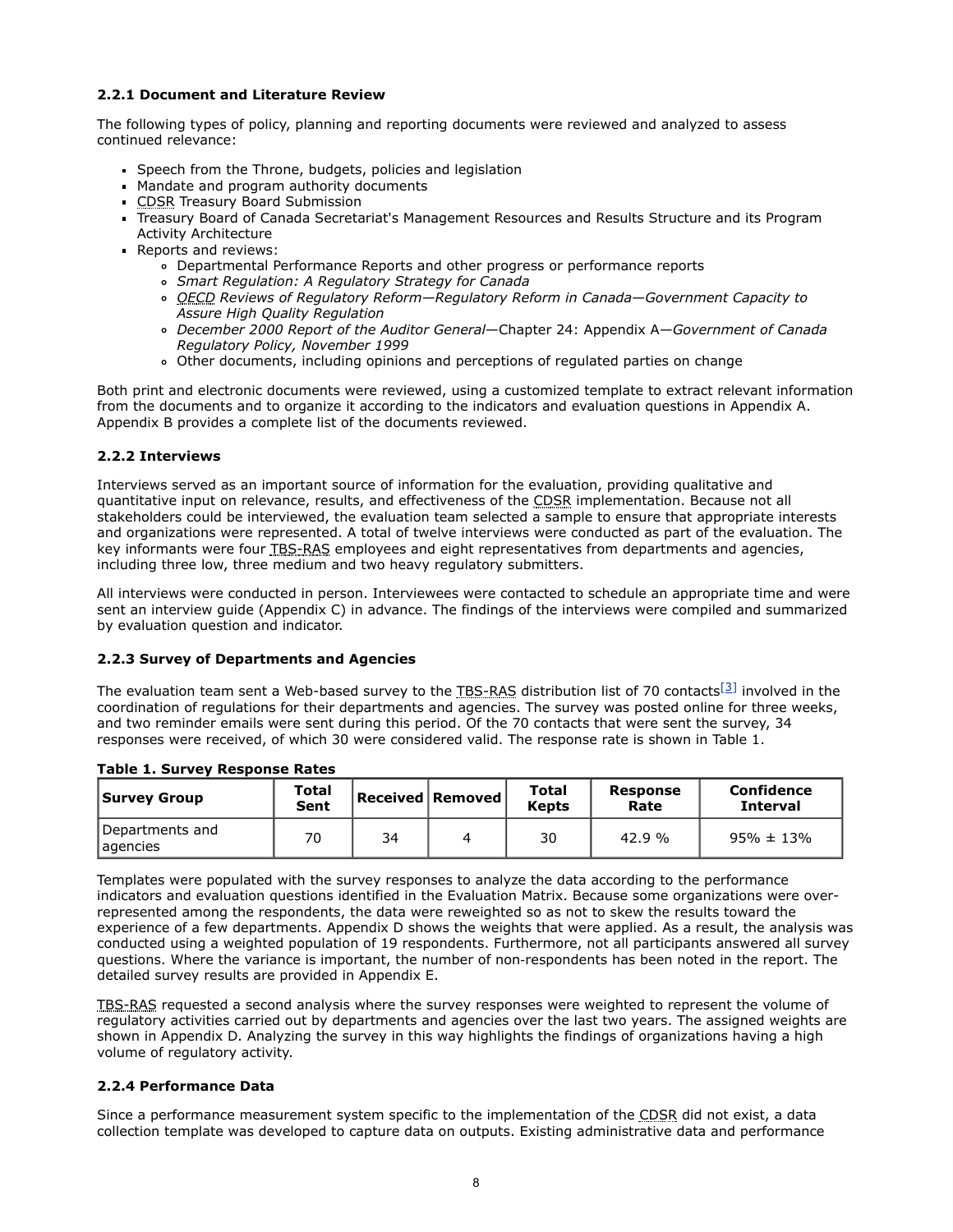data (e.g., client satisfaction surveys) were also reviewed to assess production of outputs and progress toward immediate outcomes. The performance data results were summarized by evaluation question and indicator.

## **2.2.5 Financial Data**

Financial data were analyzed to determine the trend in planned versus actual resource use. TBS‑RAS also provided estimates of the allocation of resources to each of the activity areas in the CDSR logic model. The financial data, combined with the output and outcome findings, provided the basis for determining efficiency (i.e., outputs relative to resource use) and economy (i.e., outcomes relative to resource use). The financial data results were summarized by evaluation question and indicator.

## **2.3 Limitations of the Evaluation Methodology**

## **2.3.1 Concurrent Studies**

Other studies were being carried out concurrently in TBS-RAS, including the *Performance Measurement and Evaluation Best Practices Study* and the *Management-led Review of the Centre of Regulatory Expertise (CORE*). Because the implementation of the CDSR is highly dependent on the Centre's activities, TBS-RAS was aware of the potential for duplication and was committed to coordinating the various projects. To avoid interviewee and survey respondent fatigue, different interviewees and lists of survey candidates were identified for each of the studies, while still ensuring that these participants were representative of the population within departments and agencies involved in CDSR implementation.

## **2.3.2 Performance Measurement Information**

Because there was minimal reporting in the early part of the pilot project, only limited data were available to address issues of efficiency and economy, or of leveraging (i.e., the contribution of resources made by departments and agencies relative to those provided through the CDSR). It was hoped that the survey would provide an estimate of the level of additional resources provided by departments and agencies to implement the CDSR, but survey respondents were unable to provide this information. It was therefore not possible to quantify the degree of leveraging achieved.

## **2.3.3 Survey Response Rate**

Although the survey response rate (43%) was not as high as expected, the responses that were provided to the survey aligned well with those of the interviewees. Furthermore, the respondents were fairly representative of departments having low, medium and high regulatory activity.

## **2.3.4 Conclusion**

Although the evaluation methodology does have some limitations, it was designed to use multiple lines of evidence to draw conclusions about the CDSR, thus strengthening the reliability and validity of the evaluation results. Notwithstanding the limitations, the methodology meets the requirements of the Treasury Board *Policy on Evaluation* and associated standards.

# **3. Conclusions and Supporting Findings**

## **3.1 Relevance**

## **3.1.1 Do the Objectives of the Cabinet Directive on Streamlining Regulation Align With Federal Government Priorities and the Treasury Board of Canada Secretariat's Strategic Outcome?**

*Conclusion:* The objectives of the CDSR do align with federal government priorities of protecting and advancing the public interest and competitiveness through a more effective, efficient and accountable regulatory system. They also align with the Treasury Board of Canada Secretariat's strategic outcome.

The CDSR objectives are to:

- protect and advance the public interest;
- promote a fair and competitive market economy;
- make decisions based on evidence;
- create accessible, understandable and responsive regulation;
- advance the efficiency and effectiveness of regulation; and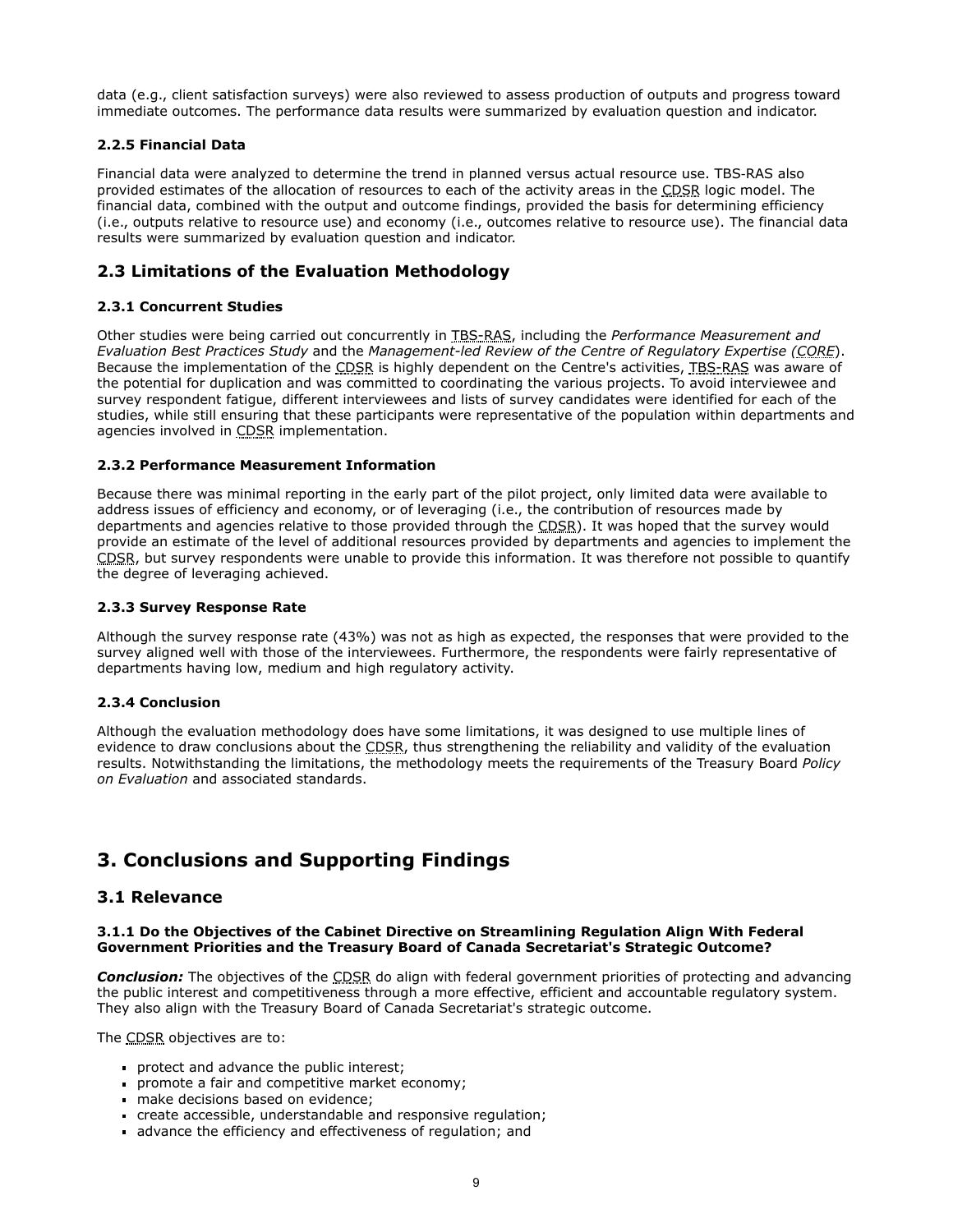require timeliness, policy coherence and minimal duplication.

The CDSR is the mechanism by which the government achieves its regulatory priorities. Since its implementation in April 2007, every Speech from the Throne and Budget Speech has included references to regulatory priorities that are not only consistent with CDSR objectives, but that are also expected to be more easily attained because of the CDSR. For example, the 2010 Speech from the Throne stated: "To support responsible development of Canada's energy and mineral resources, our Government will untangle the daunting maze of regulations that needlessly complicates project approvals, replacing it with simpler, clearer processes that offer improved environmental protection and greater certainty to industry."

## **3.1.2 Is There a Continued Need for the Cabinet Directive on Streamlining Regulation? Do the Principles of the CDSR Respond to the Identified Need for Improvement in Regulations?**

**Conclusion:** The CDSR responds to the needed improvements to Canada's regulatory approach identified by the External Advisory Committee on Smart Regulation.

The Government of Canada amends or implements approximately 250 regulations a year. Of these, approximately 10% are considered high-impact: they may be highly controversial; they may represent a significant change to the status quo; or they may seriously affect such areas as health and safety, the environment, the economy or government. Given the number and complexity of regulations, a policy or framework is needed to guide the process of implementing regulations efficiently and effectively to support the well-being of Canadians. The CDSR supports the government's commitment to protect and advance the public interest by working with Canadians and other governments so that regulatory activities provide the greatest possible benefit to current and future generations of Canadians.

The External Advisory Committee on Smart Regulation was created to provide the federal government with external perspective and expert advice on how to redesign its regulatory approach for the twenty-first century. Every major industrial sector told the Committee that the existing regulatory system often acted as a constraint to innovation, competitiveness, investment and trade. The Committee's report noted that if the regulatory "system is not aligned with new developments and practices of the twenty-first century, it may put Canadians' safety at risk and affect citizens' trust in government." Furthermore, "other countries are reforming their systems, and Canada cannot afford to be left behind."<sup>[\[4\]](http://www.tbs-sct.gc.ca/report/orp/2011/cdsr-dcrr04-eng.asp#ftn4)</sup>The CDSR responds to both the recommendations of the Committee and the needs of the regulatory system.

## **3.2 Effectiveness**

## **3.2.1 Is the Cabinet Directive on Streamlining Regulation on Track Toward Achieving All of Its Intended Outputs? (capacity to implement the CDSR)**

**Conclusion:**The implementation of the CDSR is on track to produce most of its intended outputs. However, some gaps, such as the development of service standards, need to be addressed in the next two and a half years.

The administrative data show that the following outputs have been achieved:

- *Training*—Five regulatory courses have been developed, and each has been delivered on several occasions to federal regulators through the Canada School of Public Service.
- *Partnership development*—Strategic partnerships have been established with academic organizations, departmental and agency regulatory units, and other jurisdictions.
- *Provision of advice and expertise through theCentre of Regulatory Expertise*—Advice has been provided to federal departments and agencies on issues relating to cost-benefit analysis, performance measurement, and Regulatory Impact Analysis Statements.
- *Research and information sharing*—TBS-RAS has published reports and delivered presentations and workshops.
- *Developing and refining policy*—TBS-RAS has developed tools to assist regulators in areas such as costbenefit analysis, risk assessment, and performance measurement and evaluation.
- *Regulatory coordination functions*have been established in most departments.

The key gaps in output that TBS-RAS needs to address in the next two and a half years are (a) the development of service standards for regulations (as part of its policy development and refinement activities) and (b) linking departments and agencies to external experts (as part of its assistance to departments' activities). In addition, TBS-RAS compliance reports on the results of TBS-RAS challenge activities have been delayed.

Under the CDSR, "Departments and agencies are responsible for putting in place the processes to implement regulatory programs and to manage human and financial resources effectively, including publishing service standards, including timelines for approval processes set out in regulations, setting transparent program objectives, and identifying requirements for approval processes." TBS-RAS had intended to provide guidance on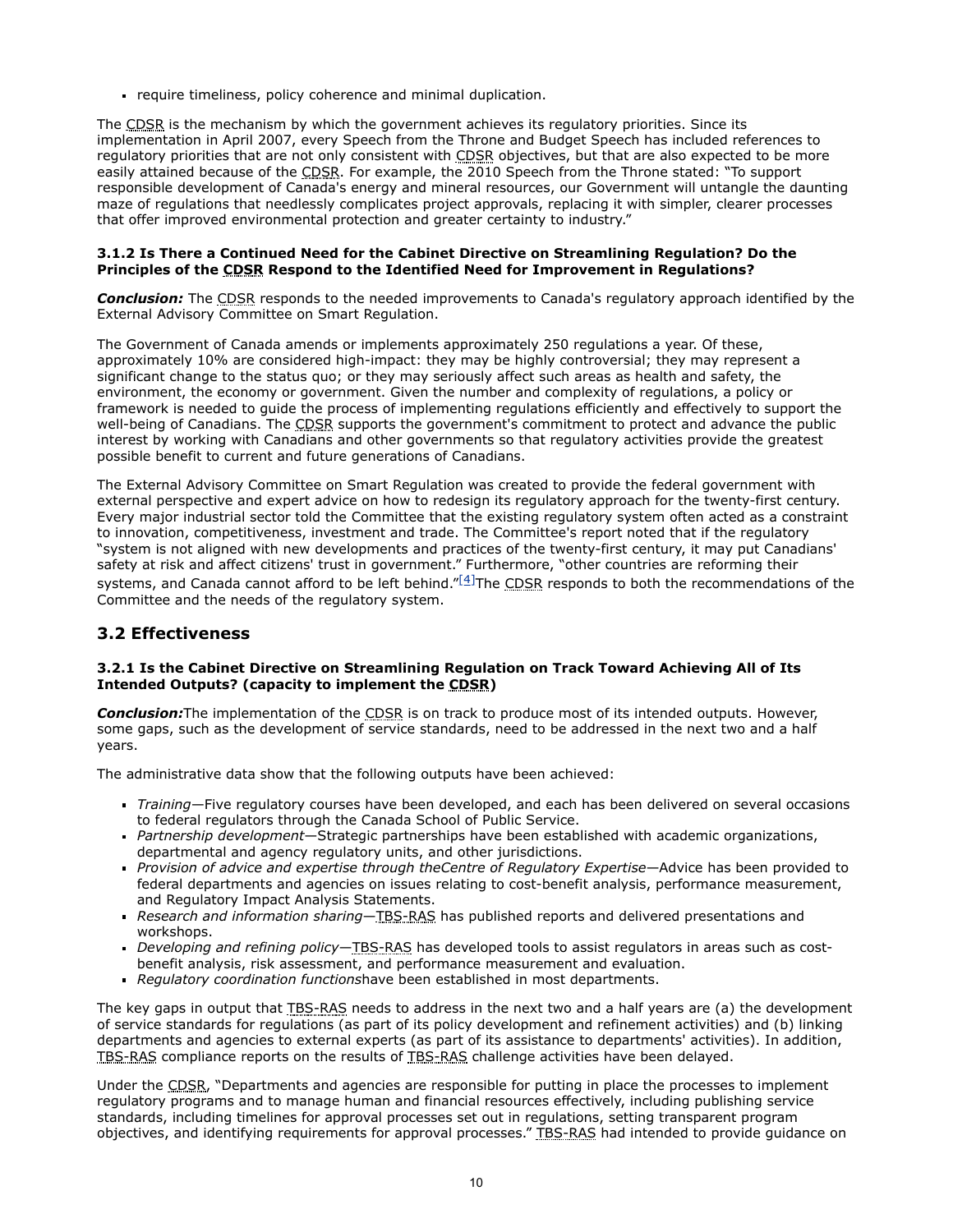service standards to assist organizations in complying with this requirement, but this guidance has been delayed to ensure consistency with the new Treasury Board *Policy on Service Standards*, which has yet to be finalized.

While somewhat delayed, TBS-RAS has started to link departments and agencies with external experts to enable them to meet CDSR requirements using Regulatory Cooperation Plans (RCPs) or specific procurement streams. RCPs are a funding mechanism that helps departments increase their capacity to meet CDSR requirements. At the time of the evaluation, RCPs were in place for seven departments having a high volume of regulations. However, they were not in place for other departments having low capacity in at least one of the CDSR requirement areas. In fact, a number of departments surveyed that had obtained funding under RCPs were unaware that they had received funding. This perceived lack of funding does not affect the progress toward outputs, but it suggests that more focused communications in this area by may be required.

TBS-RAS activities also include the analysis and challenge of departmental regulatory proposals. The output of this activity was meant to be compliance reports shared with the regulatory community and used to identify gaps that needed to be addressed. TBS-RAS is now focusing on producing these performance reports and has completed them for the first two quarters of fiscal year 2009–10. Plans have also been made to complete performance reports going back to 2004, which will allow for a comparison of regulatory proposals pre- and post-CDSR.

#### **3.2.2 To What Extent Are the Treasury Board of Canada Secretariat's Regulatory Affairs Sector andDepartments and Agencies Satisfied With the Outputs Produced? Are the Outputs Produced by TBS-RAS Responding to the Capacity Needs of Departments and Agencies?**

**Conclusion:** Generally, departments and agencies were quite satisfied with TBS-RAS products and services used, but less satisfied with the level of TBS-RAS communications and partnering. In addition, some departments and agencies are not aware of (or are not using) the full range of TBS-RAS outputs and services, including partnering, a finding that is consistent with insufficient levels of communication.

TBS-RAS staff reported that they were satisfied with the outputs produced. Some areas for improvement were identified, but there was no consistent theme. Just over 50% of departmental survey respondents reported that they were generally satisfied with the outputs produced by TBS-RAS, including Canada School of Public Service courses, advice on how to meet CDSR requirements, and analysis of proposals.<sup>[\[5\]](http://www.tbs-sct.gc.ca/report/orp/2011/cdsr-dcrr04-eng.asp#ftn5)</sup>

However, at least 30% of survey respondents reported that they were not satisfied with efforts of TBS-RAS to foster partnerships or with the overall communications strategy for the implementation of the CDSR. In addition, just over 50% of survey respondents could not comment on some of the outputs produced by TBS-RAS (e.g., funding agreements or partnerships), suggesting a possible lack of awareness or use of these services. These survey findings (lower levels of satisfaction with partnerships and communications, and an inability to comment on some outputs) applied to departments and agencies having both low and high regulatory activity.

When asked about the level of satisfaction with partnerships developed within government and with other jurisdictions, those survey respondents who provided a rating indicated that they were less satisfied with work done in this area, but many provided a response of "don't know." The program data reveal that partnerships have been developed internationally, with provinces and territories, with universities, within the federal government, and with the Community of Federal Regulators, indicating that TBS-RAS's Policy and Centre of Regulatory Expertise divisions are active in developing partnerships. The apparent disconnect between the survey responses and the document review suggests that survey respondents who indicated a lower level of satisfaction may have done so because of a lack of knowledge about TBS-RAS efforts rather than because of dissatisfaction with partnering outputs. It should be noted that while survey responses of "don't know" were particularly high for questions relating to partnering, they were also as high as 50% for some other areas, suggesting a general lack of communication by TBS-RAS to departments and agencies about the specific services offered.

#### **3.2.3 Has the Treasury Board of Canada Secretariat's Regulatory Affairs Sector Experienced Any Barriers to Producing the Desired Level of Outputs?**

**Conclusion:** The most significant barrier to producing CDSR outputs, both in TBS-RAS and in departments and agencies, is the recruitment and retention of qualified personnel in specific areas of expertise (e.g., cost-benefit analysis and Performance Measurement and Evaluation Plans).

TBS-RAS has not identified any barriers to producing outputs, with the exception of finding and keeping qualified personnel. Some of the department interviewees did report that TBS-RAS did not have enough resources or experienced staff, especially given issues of employee turnover.

When interviewees were asked about the sustainability of the changes in departmental capacity to respond to the CDSR, 25% expressed concerns about employee turnover and recruitment. To help alleviate resource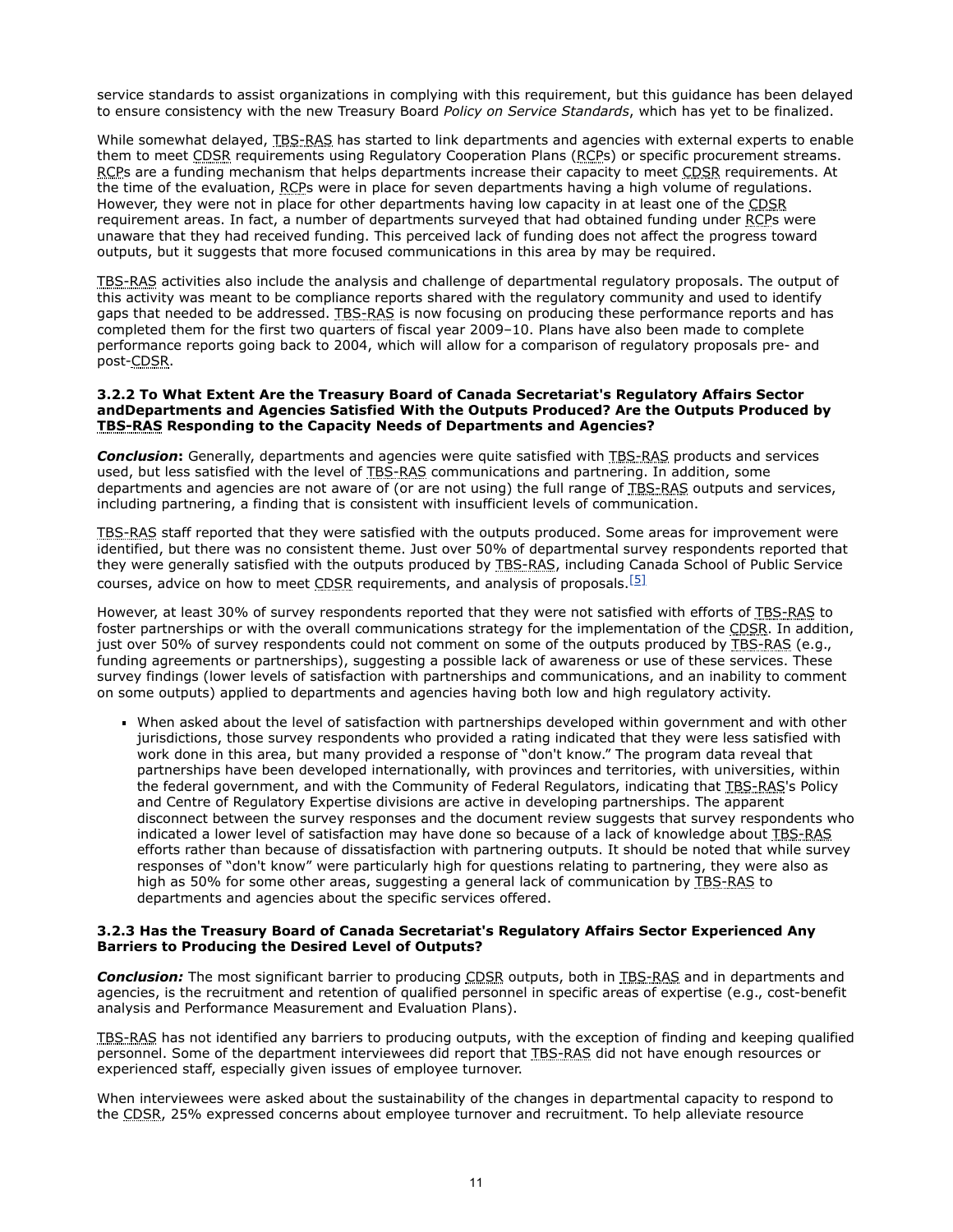pressures, TBS-RAS and the Community of Federal Regulators have been working together to create a pool of qualified regulators who would be available to all departments and agencies to help address gaps in capacity.

#### **3.2.4 To What Extent Is the Treasury Board of Canada Secretariat's Regulatory Affairs Sector on Track Toward Achieving Expected Outcomes Within the Next Two and a Half Years? To What Extent Has There Been an Increase in Capacity by Departments and Agencies to Meet CDSR Requirements?**

*Conclusion:* TBS-RAS has completed a large part of the foundation work to bring about the change in expected outcomes within the next two and a half years. Departments and agencies have achieved increased capacity in all targeted areas―coordination and cooperation, regulatory service standards and assessment of administrative requirements, cost-benefit analysis, and Performance Measurement and Evaluation Plans.

The CDSR immediate outcomes are intended to increase the following capacities of departments and agencies to meet CDSR requirements, while tailoring effort to the level of risk associated with regulatory proposals:

- Capacity for departments and agencies to coordinate and cooperate with each other and across jurisdictions
- Capacity for departments and agencies to use and communicate regulatory service standards and to assess administrative requirements
- Capacity for departments and agencies to carry out cost-benefit analyses of regulations
- Capacity for departments and agencies to design and implement Performance Measurement and Evaluation Plans

Although it was not expected that CDSR outcomes would be fully achieved by the mid-term of the implementation period, the evidence shows that, overall, capacity in the above areas is increasing. Departmental self-assessments of capacity to meet CDSR requirements, and of compliance with those requirements, show that outcomes are beginning to be achieved.

Survey respondents were asked to retrospectively rate their capacity to deliver on immediate outcomes in April 2007, when the CDSR was introduced, and again in fall 2009. The results are shown in Table 2. The average capacity rating in 2007 was highest (an average of 3.45 out of 5) for coordination and cooperation, and organizations rated this capacity as only slightly (10%) higher in 2009. Organizations rated themselves as having achieved significant increases, ranging from 23% to 72%, in the other four capacity areas. Because of the moderate ratings for all five capacity areas, however, there continues to be opportunity for improvement. It should be noted that the capacity to design and implement Performance Measurement and Evaluation Plans for regulations was rated the lowest, with an average rating of 2.62. This low rating may be due to the relatively new requirements to develop Performance Measurement and Evaluation Plans for high-risk regulations, which were introduced only in July 2009. The greatest changes in capacity were identified in those areas where organizations initially rated the weakest, indicating that investment in these areas was well targeted.

| Table 2. Average Rating of Department Survey Respondents of Their Capacity in April 2007 Versus |  |
|-------------------------------------------------------------------------------------------------|--|
| Fall 2009 <sup>a</sup>                                                                          |  |

|                                                                                                                                       |                      | Capacity<br>Rating | <b>No</b>     | Change<br><b>in</b><br>Rating | <b>Increase</b><br>(%) |
|---------------------------------------------------------------------------------------------------------------------------------------|----------------------|--------------------|---------------|-------------------------------|------------------------|
|                                                                                                                                       | <b>April</b><br>2007 | Fall<br>2009       | <b>Answer</b> |                               |                        |
| Coordinate and cooperate with other federal departments and<br>agencies and across jurisdictions in the development of<br>regulations | 3.45                 | 3.80               | 6             | 0.35                          | 10                     |
| Assess the administrative requirements of regulations with a view<br>to making them less burdensome                                   | 2.94                 | 3.63               | 6             | 0.69                          | 23                     |
| Use and communicate regulatory service standards                                                                                      | 2.75                 | 3.49               | 9             | 0.74                          | 26                     |
| Carry out cost-benefit analysis of regulations                                                                                        | 2.33                 | 3.04               | 4             | 0.71                          | 37                     |
| Design and implement Performance Measurement and Evaluation<br>Plans for regulations                                                  | 1.52                 | 2.62               | 5             | 1.10                          | 72                     |
| a. Survey respondents rated their capacity using a five-point scale, where 1 was no capacity and 5 was fully<br>capable.              |                      |                    |               |                               |                        |

In terms of support for capacity building, just over 50% of departments and agencies reported that the support provided by TBS-RAS was adequate. On average, organizations attributed nearly half of the change in their capacity to TBS-RAS. Perhaps not surprisingly, areas in which organizations rated their capacity as lowest also received the lowest ratings of satisfaction with TBS-RAS services.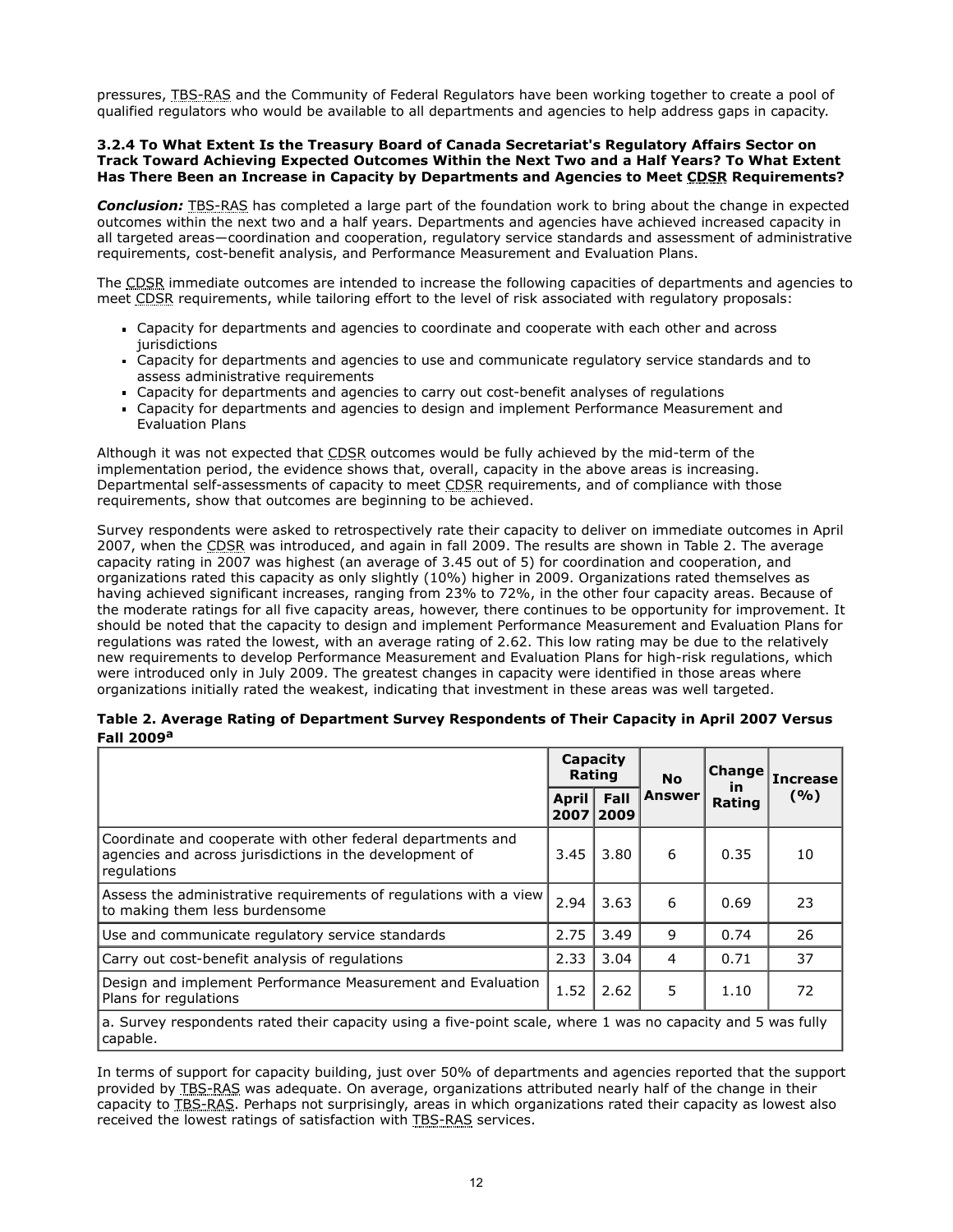One indicator of the capacity of departments and agencies to comply with CDSR requirements is the extent to which they do comply with those requirements. Although organizations rated their capacity in the mid-range, the performance reports for the first two quarters of 2009–10 actually show a high level of compliance (90%) with CDSR requirements. The only area below 90% is the capacity for cost-benefit analysis, which is still high, at 86% for the first quarter and 73% for the second quarter. Even with high compliance rates, respondents from departments and agencies for both the survey and interviews identified a need for more feedback from TBS-RAS on their organization's progress in meeting CDSR requirements.

## **3.2.5 Were There Any Unintended Impacts of the Implementation of the Cabinet Directive on Streamlining Regulation?**

*Conclusion:* Unintended impacts reported by survey respondents include increased workload and time requirements combined with resource levels that have not kept up with the increased workload.

Among survey respondents who reported unintended impacts, approximately 25% saw increased workload and time requirements for the development of Regulatory Impact Analysis Statements and triage statements, as well as increased analysis requirements for high-impact regulations. A few respondents reported that their departmental regulatory function had not kept up with the increased requirements and that it lacked resources to meet the requirements.

#### **3.2.6 What Barriers Exist to Being Able to Measure a Change in the Intermediate Outcomes Within the Next Two and a Half Years?**

*Conclusion:* Potential barriers to measuring change in intermediate outcomes in the next two and a half years include inadequate time for changes to become apparent, insufficient resources and a lack of performance measurement information.

There was an expectation that intermediate outcomes (i.e., those that flow from the increased capacity already being demonstrated) could be measured in 2011, at the time of the five-year evaluation. These intermediate outcomes (Figure 1) are those expected to be felt by regulated industries.

Overall, the evaluation found limited feedback on barriers to measuring changes felt by industries in the next two and a half years. Among the interviewees who provided responses, the most common observations were that:

- regulated industries may not perceive any changes by 2011; and
- the current resource levels are inadequate to achieve the expected changes within this time frame.

Some of the intermediate outcomes can be partially measured by surveying the industries on their perceptions, such as whether the regulatory burden has decreased. However, the intermediate outcome of regulations increasingly meeting their intended objectives may be difficult to measure because of insufficient performance information.

In July 2009, the requirement to develop and implement Performance Measurement and Evaluation Plans for high-impact regulations was put in place. High-impact regulations produce 80% to 90% of the impacts resulting from regulations, but represent only about 10% of the regulations produced. Performance measurement and evaluation data for high-impact regulations alone would not provide adequate information about the overall outcomes achieved by regulations. The lack of a CDSR-specific performance measurement strategy is a barrier to a quality evaluation being conducted in 2011.

## **3.3 Efficiency and Economy**

Efficiency generally means maximizing the outputs produced with a fixed level of inputs or minimizing the inputs used to produce a fixed level of outputs. Economy has a similar meaning, but with the intent to maximize expected outcomes, rather than outputs.

## **3.3.1 Is the Cabinet Directive on Streamlining Regulation Being Delivered Efficiently and Economically to Produce Desired Outputs and Outcomes?**

**Conclusion:** The CDSR is demonstrating both efficiency and economy in producing the desired outputs and outcomes despite encountering funding restrictions and delays in funding. However, the degree of leveraging could not be determined, although it is implied given the sharing of tasks between TBS-RAS and departments and agencies.

Funds to begin the implementation of CDSR were expected in the spring of 2007-08, but were not received until October of that year. As a result, TBS-RAS had less time to begin the implementation of CDSR and lapsed \$1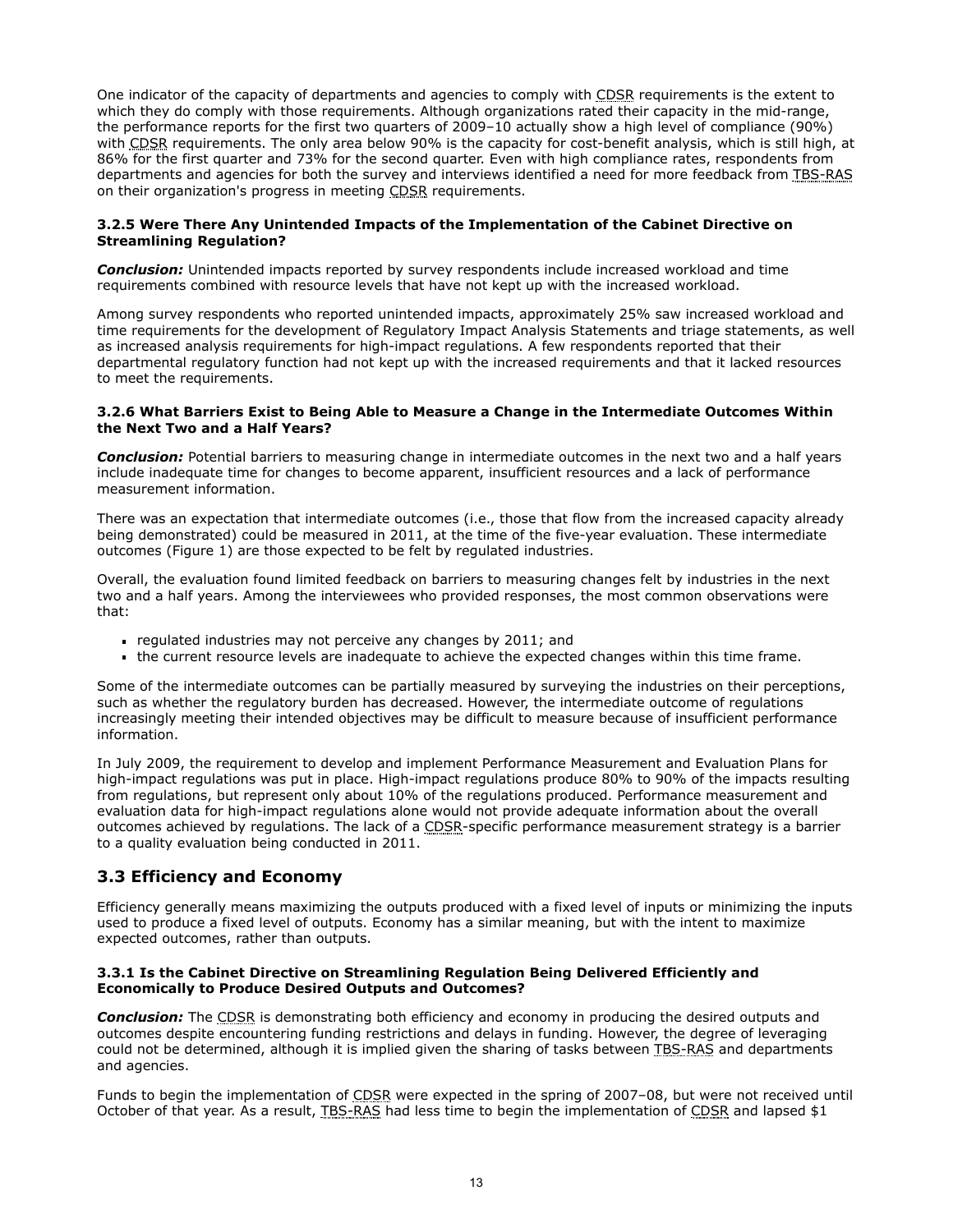million in 2007-08. In 2008-09, TBS-RAS was subject to a spending freeze, resulting in a further lapse of \$526,000. Table 3 provides an overview of spending; more detailed information is provided in Appendix F.

|                                                                                 | <b>Budgeted</b> | Actual    | Variance  |  |  |
|---------------------------------------------------------------------------------|-----------------|-----------|-----------|--|--|
| 2007-08                                                                         | \$3,749.4       | \$2,737.5 | \$1,011.9 |  |  |
| 2008–09                                                                         | \$4.978.6       | \$4,452.5 | \$526.1   |  |  |
| a.Includes A-base but excludes Employee Benefit Plan and accommodation charges. |                 |           |           |  |  |

**Table 3. Budgeted Spending, Actual Spending and Variance for TBS-RAS<sup>a</sup>**

Despite the delays in funding and limited resources, TBS-RAS managed to produce outputs such as reports, presentations, guides, tools and training (see par. 3.2.1) in the first two fiscal years. Many of the outputs have been produced at a lower cost than planned, thus demonstrating efficiency. Current gaps in the production of intended outputs appear to be caused by funding and resourcing issues, rather than inefficiency.

As noted in par. 3.2.1, performance reports are only available for the first two quarters of 2009–10. The limited performance data prevent the evaluation from fully assessing the economy of the CDSR. However, the data that do exist show that TBS-RAS has made progress in increasing the capacity of departments to meet CDSR requirements (i.e., the intended immediate outcome) at a lower cost than expected, thereby demonstrating economy.

Data were not available to quantify leveraging (i.e., the contribution of resources made by organizations relative to those provided through the CDSR). However, until summer 2009, the Centre of Regulatory Expertise and departments and agencies shared the cost of writing Regulatory Impact Analysis Statements, conducting costbenefit analyses, and preparing Performance Measurement and Evaluation Plans, with a 30:70 split in effort. In addition, organizations are supplementing the work of TBS-RAS by creating tailored guides and using training budgets to send employees on CDSR-related training. This information indicates that leveraging was taking place, although its extent is not quantifiable.

#### **3.3.2 Are There Any Alternative Design and Delivery Approaches That Should Be Considered for the Implementation of the Cabinet Directive on Streamlining Regulation? Is the Centralized Approach, With Some Cost-Sharing Funds for Departments and Agencies, an Efficient Model?**

*Conclusion:* No alternatives to the current design and delivery approaches were identified. The experiences of countries belonging to the Organization for Economic Co-operation and Development (OECD) indicate that  $CDSR's$  centralized approach is an effective model for the implementation of regulatory policy. [\[6\]](http://www.tbs-sct.gc.ca/report/orp/2011/cdsr-dcrr04-eng.asp#ftn6)[\[7\]](http://www.tbs-sct.gc.ca/report/orp/2011/cdsr-dcrr04-eng.asp#ftn7)

All of the interviewees from **TBS-RAS** and many of those from departments and agencies stated that the centralized approach used by TBS-RAS was the best one. Overall, departments and agencies value the advice and support provided by the Centre of Regulatory Expertise.

The experience of OECD countries shows that reforms to improve the quality of the regulatory system cannot be left solely to regulators, but that reforms can also fail if the system is too centralized. The QECD experience indicates that regulators must take primary responsibility, but within a system of incentives overseen by regulatory management and reform bodies. Such regulatory oversight bodies are often located in core government offices and have a mandate to ensure the quality of newly proposed rules and to develop programs for improving efficiency. Central oversight or coordination bodies encourage increased dialogue and interaction between the different ministries. Ultimately, however, the ministries themselves must commit to regulatory reform and ensure regulatory quality. In the Canadian context, TBS-RAS acts as the central oversight body for the CDSR, with the mandate to support ministers and departments in achieving regulatory efficiency and effectiveness. This role is consistent with the best practice centralized model identified through the international literature review.

# **4. Summary and Recommendations**

## **4.1 Summary**

**Relevance:** In establishing the External Advisory Committee on Smart Regulation, and by implementing the CDSR to respond to its recommendations, the Government of Canada recognized the importance of regulations to the social and economic well-being of Canadians. The objectives of the CDSR continue to be aligned with federal government priorities and to address an identified need. These government regulatory priorities are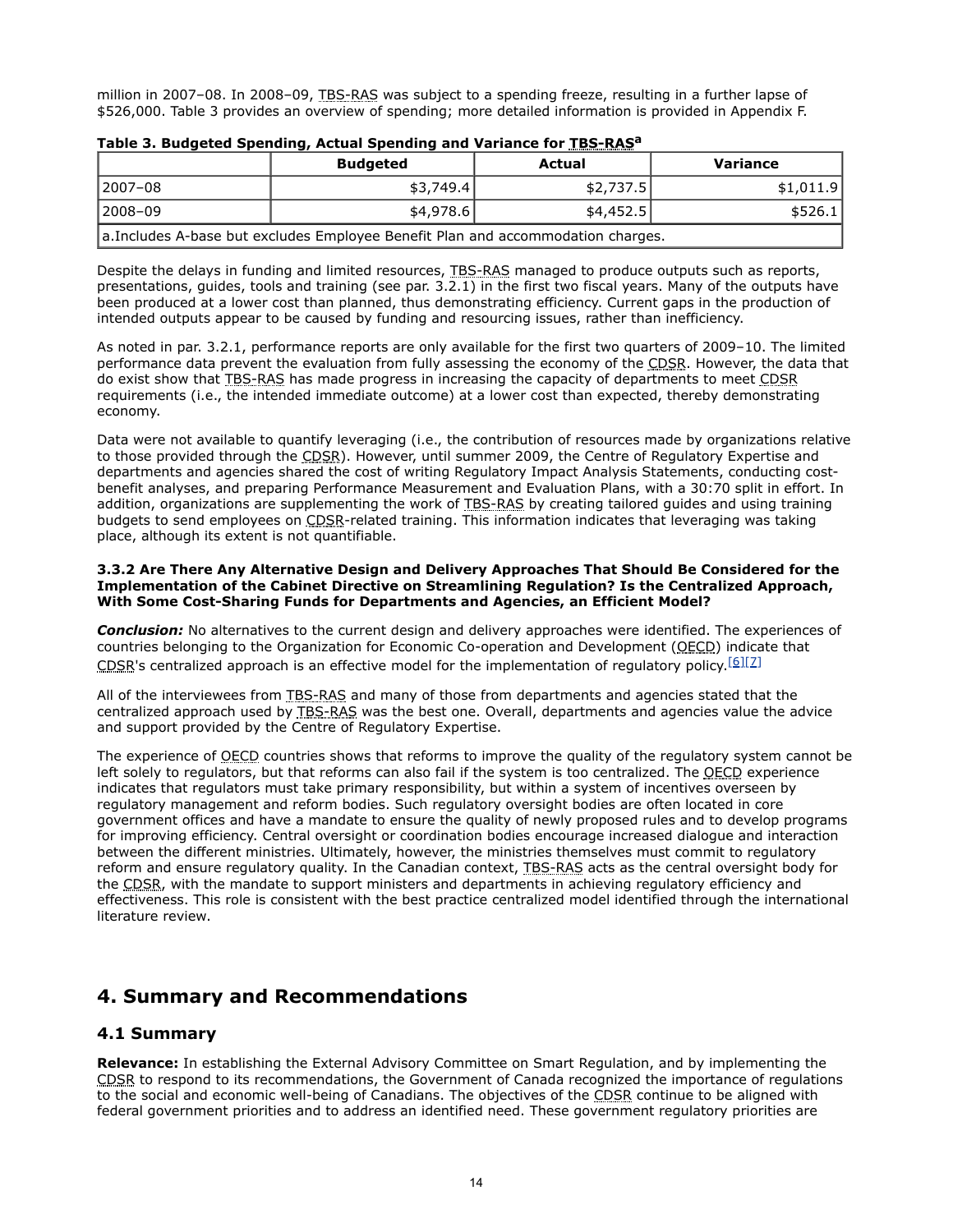identified in documents such as Budget Speeches, which call for regulatory approaches in specific areas, and are focused on achieving their intended objectives efficiently.

**Performance—Effectiveness:** A moderate level of success has been achieved to date. With a few exceptions (notably service standards), outputs such as training courses, advice and tools to support departments and agencies have been produced as planned. The need for improvements in the areas of partnerships and communications has been identified. In addition, there has been a moderate increase in the capacity of departments and agencies to meet CDSR requirements in the areas of interdepartmental and interjurisdictional cooperation, reduction of administrative burden, use of service standards, cost-benefit analysis, and performance measurement and evaluation. This increased capacity has resulted in levels of compliance with CDSR requirements of over 90% in most of these areas.

The level of success achieved to date is a result of the collaboration between TBS-RAS and departments and agencies. Making further progress on desired outcomes within the next two and a half years, including intermediate outcomes felt by regulated industries, will depend on whether departments and TBS-RAS can recruit and retain qualified personnel with the appropriate skills set or can access this expertise when needed, and on whether TBS-RAS has the resources required. A significant barrier to evaluating the extent to which these intermediate outcomes are achieved is the lack of performance measurement information. Performance Measurement and Evaluation Plans are required for high-impact regulations only, and this just since July 2009.

**Performance–Efficiency and Economy:** TBS-RAS was able to achieve the outputs and outcomes described above with limited resources and at a lower cost than originally expected, thus demonstrating both efficiency and economy (although the former is based on limited evidence). The current model, in which TBS-RAS acts as a central oversight body, is consistent with best practices in **QECD** countries. No alternatives were identified.

## **4.2 Recommendations**

The recommendations for TBS-RAS can be grouped into three main areas:

- Ensuring that departments and agencies have adequate support going forward
- Increasing and improving communications
- **Ensuring that reporting requirements are met**

## **4.2.1 Support for Departments and Agencies**

Despite limited resources, TBS-RAS has developed products that have allowed departments and agencies to increase their capacity to meet CDSR requirements. Additional increases in capacity can be achieved with more targeted support.

**Recommendation 1:** Address the remaining gaps in outputs, such as quidance on service standards.

*Recommendation 2:* Continue the current efforts to create pools of qualified cost-benefit analysts and regulatory experts to help ensure that departments and agencies have access to individuals with the appropriate skills set.

## **4.2.2 Communications**

Products and services can help achieve increases in capacity only if they are known and used. TBS-RAS needs to focus on communicating more effectively with departments and agencies, as a number of them were unfamiliar with its products and services.

**Recommendation 3:** Establish an overall communications strategy for the CDSR. In particular, departments and agencies need to be made aware of TBS-RAS products and services, partnering efforts, and research and information-sharing initiatives.

## **4.2.3 Reporting**

Reporting on production of outputs, use of financial resources, and achievement of outcomes is important for identifying:

- progress made with the resources used, for accountability purposes; and
- gaps in performance, in order to guide future plans.

Improvements are required so that reporting can be used as intended. Specifically, there are gaps in reporting, both on the use of funds allocated for CDSR implementation and on leveraged resources. In addition, departments and agencies need feedback from TBS-RAS on their progress in implementing the CDSR.